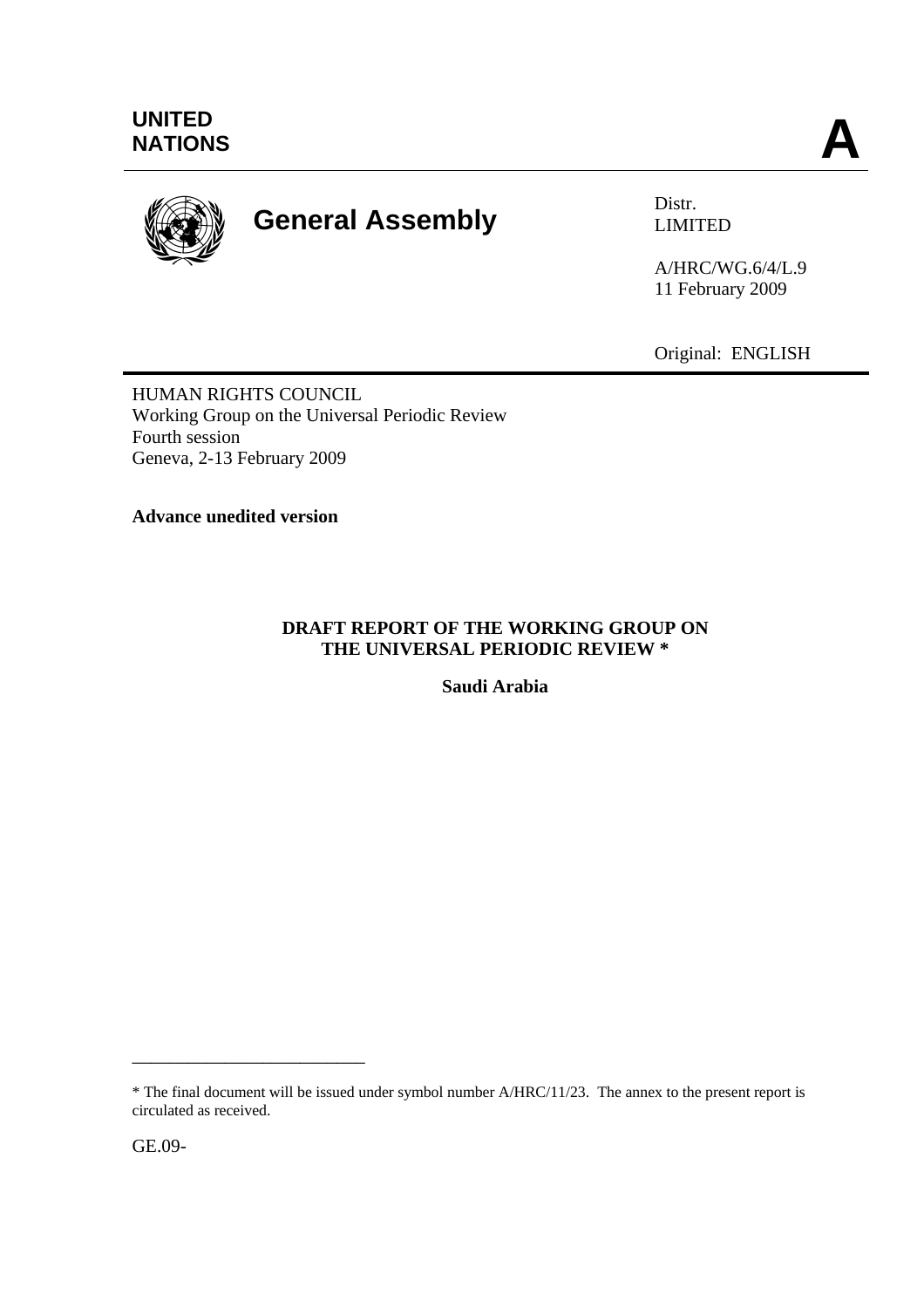# **CONTENTS**

|                                                                         | Paragraphs |  |          | Page |
|-------------------------------------------------------------------------|------------|--|----------|------|
|                                                                         |            |  | $1 - 4$  | 3    |
| I. SUMMARY OF THE PROCEEDINGS OF THE REVIEW PROCESS                     |            |  | $5 - 86$ | 3    |
|                                                                         |            |  | $5 - 24$ | 3    |
| B. Interactive dialogue and responses by the State under review 25 - 86 |            |  |          | 5    |
|                                                                         |            |  |          | 15   |
| <b>Annex</b>                                                            |            |  |          |      |
|                                                                         |            |  |          |      |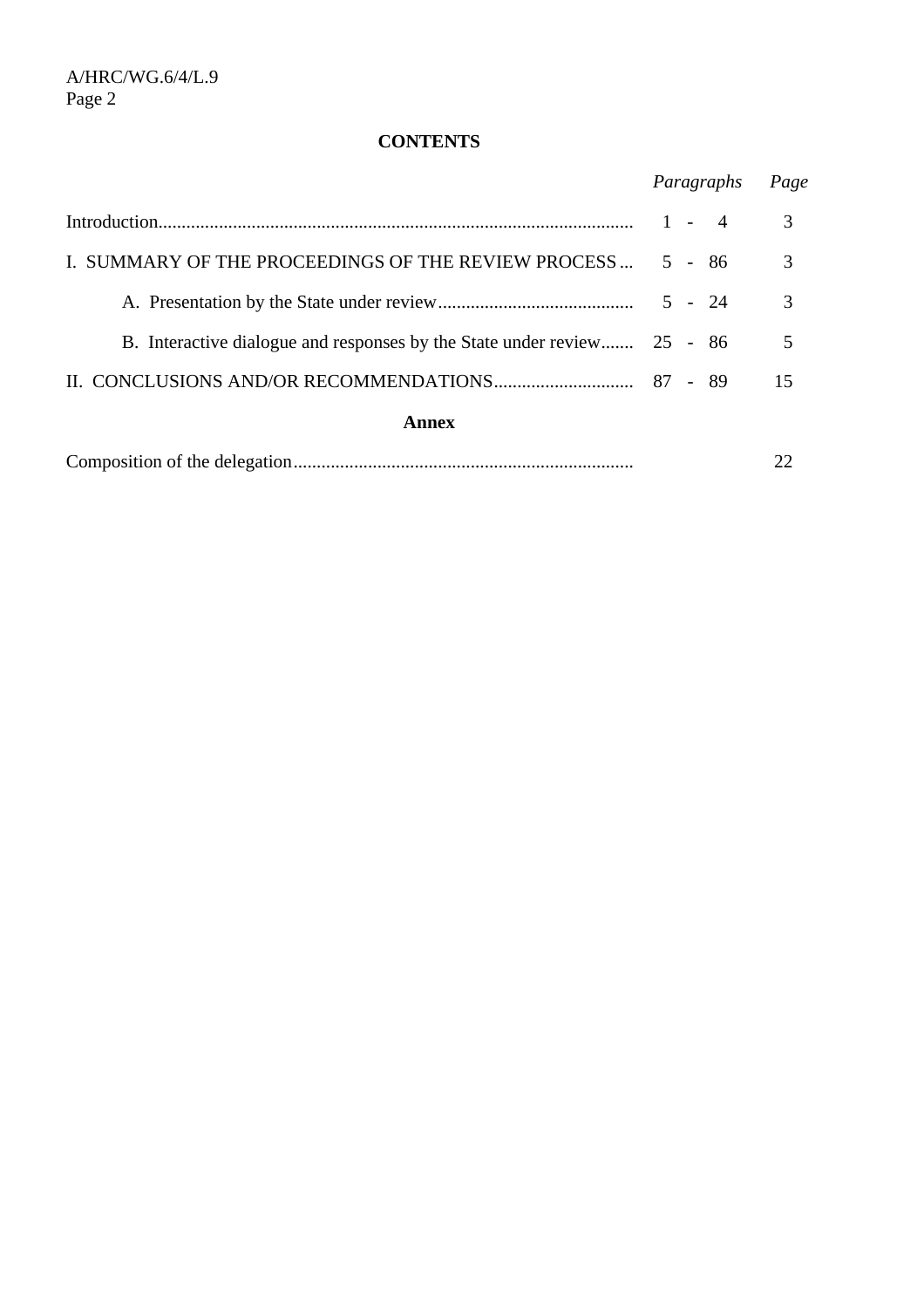#### **Introduction**

1. The Working Group on the Universal Periodic Review (UPR), established in accordance with Human Rights Council resolution 5/1 of 18 June 2007, held its fourth session from 2 to 13 February 2009. The review of Saudi Arabia was held at the 9th meeting on 6 February 2009. The delegation of Saudi Arabia was headed by Dr. Zaid bin Abdul Muhsin Al-Husain. At its meeting held on 10 February 2009, the Working Group adopted the present report on Saudi Arabia.

2. On 8 September 2008, the Human Rights Council selected the following group of rapporteurs (troika) to facilitate the review of Saudi Arabia: Germany, Madagascar and Qatar.

3. In accordance with paragraph 15 of the annex to resolution 5/1, the following documents were issued for the review of Saudi Arabia:

 (a) A national report submitted / written presentation made in accordance with paragraph 15 (a) (A/HRC/WG.6/4/SAU/1);

 (b) A compilation prepared by the Office of the High Commissioner for Human Rights (OHCHR), in accordance with paragraph 15 (b) (A/HRC/WG.6/4/SAU/2);

 (c) A summary prepared by OHCHR, in accordance with paragraph 15 (c) (A/HRC/WG.6/4/SAU/3).

4. A list of questions prepared in advance by Canada, Czech Republic, Denmark, Finland, Germany, Latvia, Lithuania, Netherlands, United Kingdom of Great Britain and Northern Ireland, and Sweden was transmitted to Saudi Arabia through the troika. These questions are available on the extranet of the UPR.

#### **I. SUMMARY OF THE PROCEEDINGS OF THE REVIEW PROCESS**

### **A. Presentation by the State under review**

5. Saudi Arabia stated that the principles of the Universal Periodic Review of human rights coincide with the principles of its faith, including Almighty God's precept to cooperate in righteousness and piety: "Help one another in righteousness and piety, but do not help one another in sin and transgression".

6. The UPR process is comprehensive and consistent with the Islamic principle of calling oneself to account, since it is a process of self-assessment and an appropriate means to present a true picture that will help States to evaluate the human rights situation in a country's territory, All the governmental authorities and civil-society institutions in the Kingdom were involved in the preparation of the report

7. The concept of religious and cultural particularities as correctly viewed in Islam, supplement rather than detract from international human rights standards.

8. However, many labour, under the possibly excusable misconception that the Kingdom focuses on duties at the expense of rights by virtue of its adoption of the Islamic Shari'a as its Constitution. The contrary is true insofar as the basic concept in Islam is "the rights of the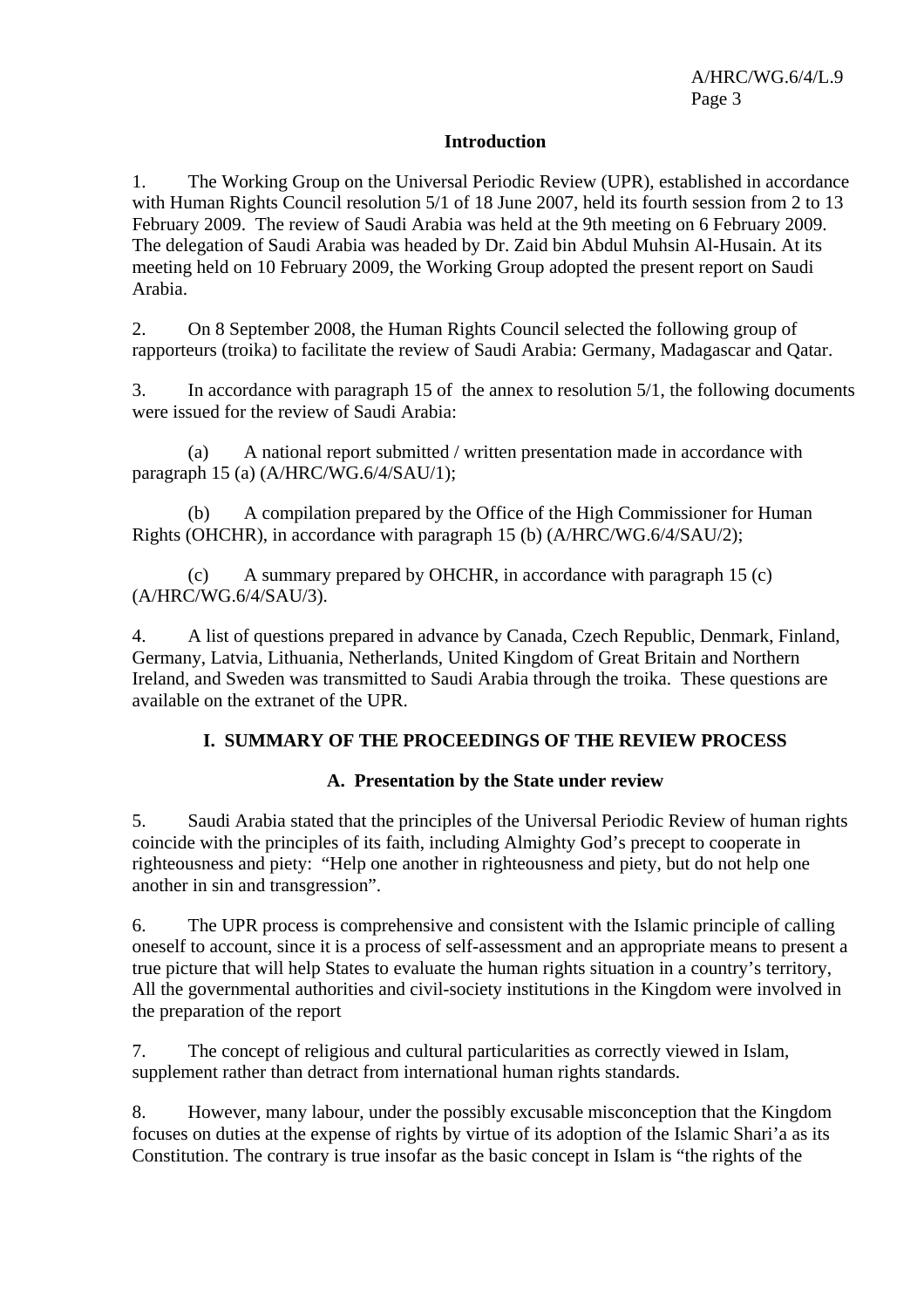servants of God [human individuals]" since remissness in regard to the rights of God is easier to remedy than violations of the rights of His servants.

9. The Islamic Shari'a shows special concern for the rights of special categories such as minorities and non-Muslims. The rule in this regard was laid down by the Messenger of Islam with the words: "They have the same rights and obligations as us".

10. Saudi Arabia acknowledges that there are some human rights violations attributable to individual practices. Many of these violations fall within the context of domestic violence, to which confusion between the true Islamic Shari'a and customs and traditions is a contributing factor. In actual practice, the concept of guardianship, for example, often loses its connotation of responsibility and care, which are transformed into domination and coercion.

11. Women's awareness of their rights has been considerably increased in recent years.

12. Many successful endeavours have been made to promote the rights of the child and of women, leading to tremendous achievements including:

 (a) Institution of mechanisms to prevent domestic violence, and promulgation of the Protection from Harm Act;

 (b) Formulation of a strategy for childhood, and promulgation of the Child Protection Act;

 (c) Promulgation and implementation of the Disabled Persons Act and the promulgation in the near future of a bill of law criminalizing all forms of domestic violence.

13. With regard to the judiciary, the Code of Criminal Procedure underwent a comprehensive review after the promulgation of the new Statutes of the Judiciary in order to make its provisions consistent with the greater independence of judges and codify procedures before the appellate courts and the Supreme Court in such a way as to confirm the two levels of judicial proceedings and make judgments subject to review by specialized divisions of higher courts. Further emphasis was placed on the principle of the presumptive innocence of the accused and account was taken of the recommendations made by the Special Rapporteur on the independence of judges and lawyers during his visit to the Kingdom from 20 to 27 October 2002. In its endeavours to maintain security, the Kingdom has also sought to achieve a balance between the requirements of the campaign against terrorism and the need to respect human rights.

14. In the Kingdom there are more than 1,000 civil-society and other institutions concerned with issues relating to the protection of human rights. The Consultative Council approved a legislative enactment regulating the activities of these institutions and guaranteeing their independent functioning. This enactment was studied in the light of the acts of violence and terrorism being perpetrated in the changing international situation and with a view to developing these institutions and increasing their number on the basis of the following main criteria:

(a) The Basic Law of Governance guarantees freedom of private activity;

(b) There must be a balance between rights and obligations;

 (c) There is a need to ensure that all restrictions imposed should be consistent with public law and order, the Kingdom's international obligations and human rights standards.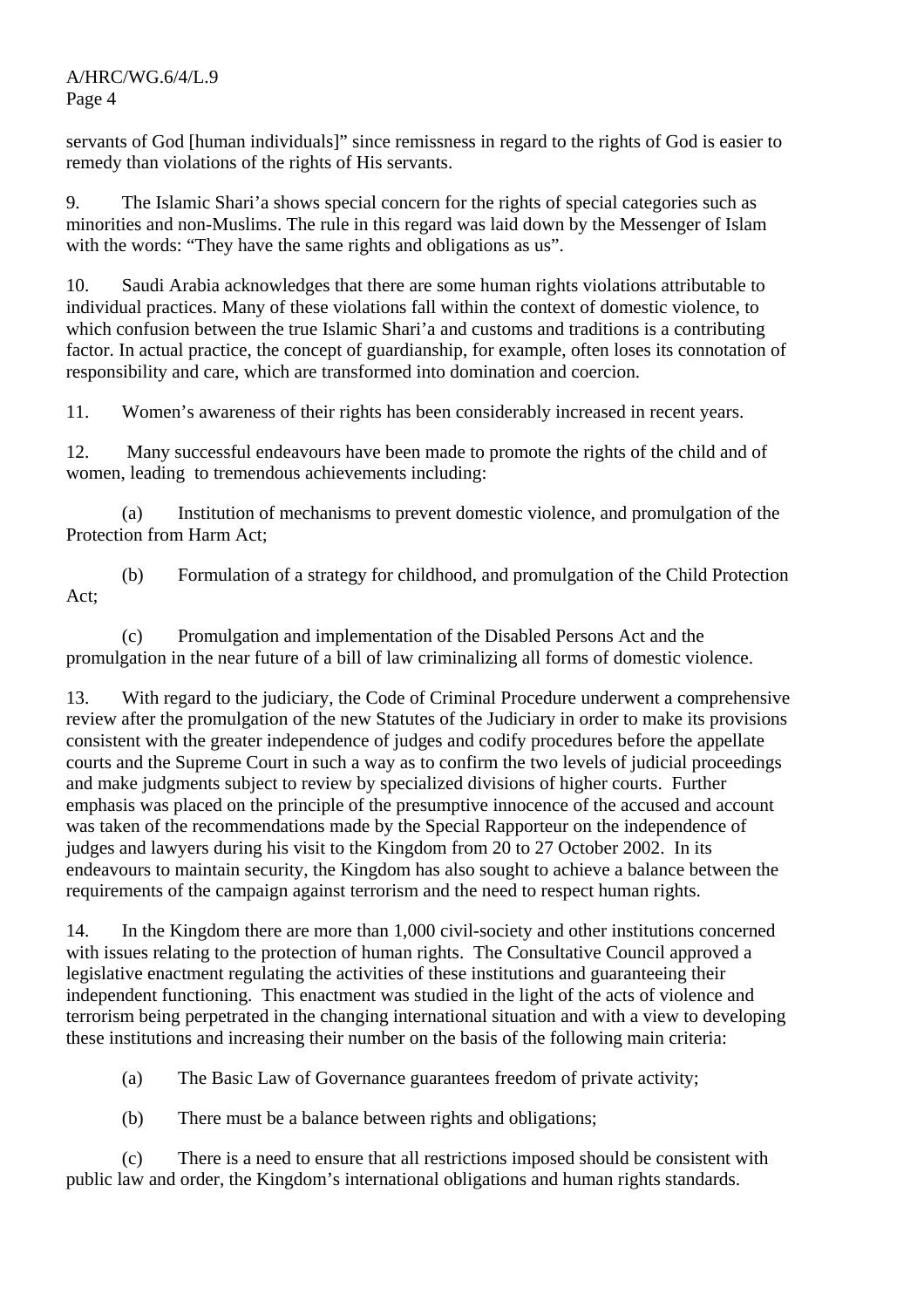15. In Islam, rights are derived from the Holy Qur'an and the Sunna [Traditions and Practices] of the Prophet, which constitute the source of all legislation and a comprehensive mode of life in the Kingdom of Saudi Arabia. These multidimensional rights preceded those stipulated in international human rights instruments.

16. The Kingdom has sought to achieve a balance between the requirements of the campaign against terrorism and the need to respect human rights. The Kingdom has accepted the principle that compensation is due in respect of any miscarriage of justice in connection with antiterrorism operations, such as detention when the detainee is subsequently proved to be innocent.

17. Promising plans for human rights education have been adopted and are due to implemented in the near future. Human rights concepts and standards have been incorporated in the educational curriculum at all levels.

18. Saudi Arabia does not claim to be perfect, nor does it reject criticism, which is welcomed provided that it is objective and intended to preserve human rights and dignity.

19. Concerning freedom of belief and freedom to engage in the observances of other religions in the Kingdom, the position of the Islamic Shari'a in this regard is clear and categorical. It is principle that a Muslim's faith is incomplete unless he believes in all God's messengers and all His scriptures without any distinction or discrimination.

20. Freedom of worship in itself is fully guaranteed to non-Muslims in the Kingdom. However, Saudi Arabia believes that Islam is the final religion and that the Kingdom's territory was honoured by God as the cradle of Islam, the site of the Two Holy Mosques, the final resting place of the last of God's messengers, and the *qibla* to which one and a half billion Muslims turn in prayer.

21. In the light of the sensitivities relating to these particularities, Saudi Arabia believes that it might still be difficult to permit the establishment of houses of worship for other religions on holy territory.

22. The equation, based on respect with difference, or difference with respect, formed the intellectual and ideological foundation of the proposal advocating dialogue among the followers of religions and cultures which the Custodian of the Two Holy Mosques addressed to the whole world.

23. The intellectual and moral solidarity on which peace must be founded was advocated by the religion of Saudi Arabia, Islam.

24. Saudi Arabia appreciates the initiative taken by the Office of the High Commissioner for Human Rights in organizing a symposium in October 2008 on freedom of expression and the advocacy of religious hatred. It hopes that other steps will be taken as a follow-up to that symposium.

### **B. Interactive dialogue and responses by the State under review**

25. During the inter-active dialogue, statements were made by 54 delegations. Additional statements by 24 delegations, which could not be delivered during the dialogue due to time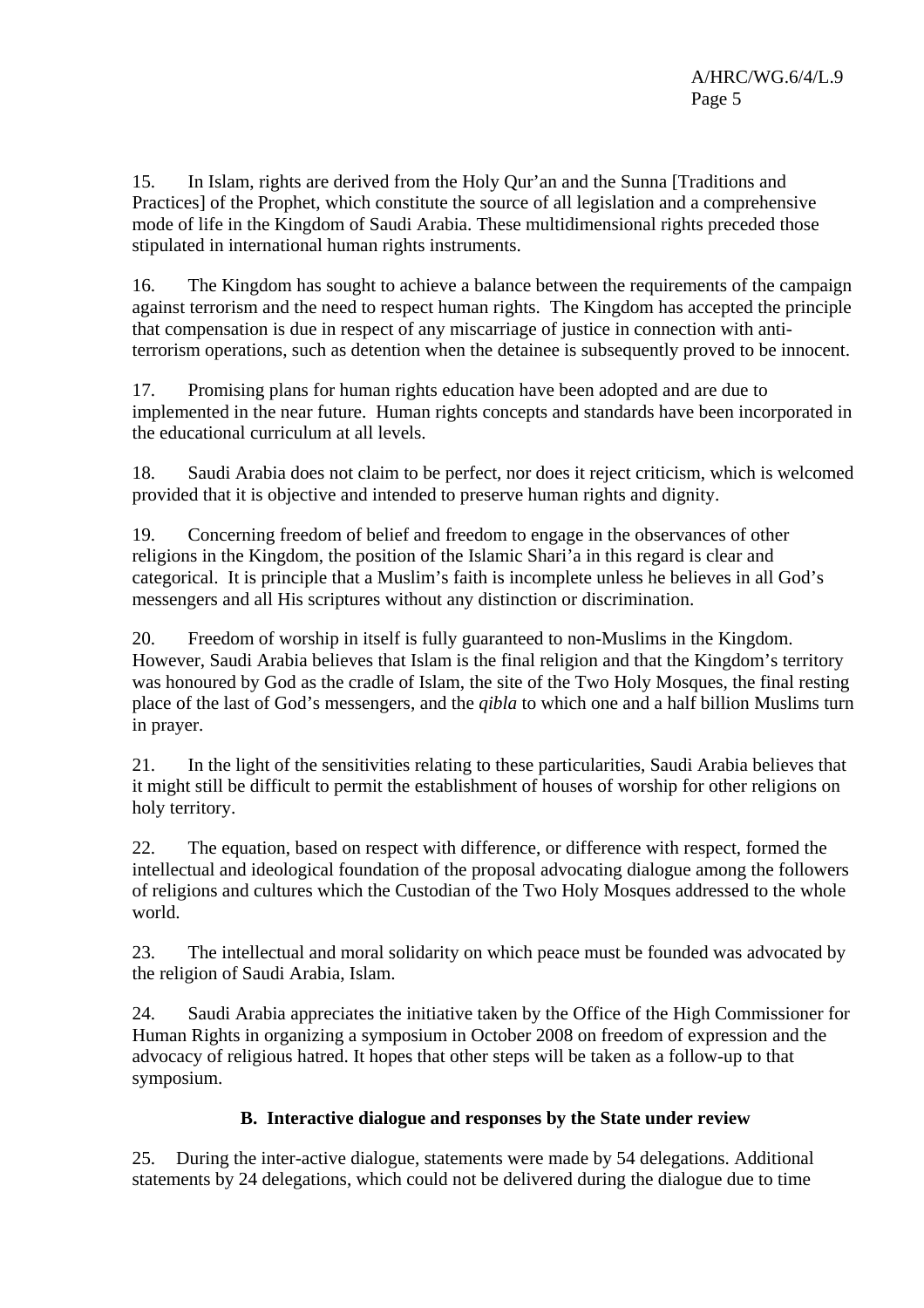$\overline{a}$ 

constraints, are posted on the UPR extranet when available.<sup>\*</sup> A number of delegations congratulated Saudi Arabia for its comprehensive presentation and for the national report, prepared in cooperation with relevant stakeholders. Delegations welcomed the work of the National Human Rights Commission (NHRC), the National Society for Human Rights, the King Abdul Aziz Centre for National Dialogue for the promotion of interfaith and intercultural dialogue, and other State institutions. Also welcomed were the adoption and the implementation of the Basic Law of Governance, the Law of the Consultative Council (Shura) and the Law on Criminal Procedure, which prohibits torture and guarantees access to legal representation. Efforts to strengthen domestic human rights mechanisms and the reform of the judiciary, promotion of children, women and migrant workers rights, the fight against corruption, the right to education - which is free of charge at all levels - health, work, housing and social security, were largely appreciated. Approval was also expressed for the Arab Peace Initiative launched by the King of Saudi Arabia, the World Conference on Dialogue in Madrid in 2008 and the related high-level meeting organized during the 63rd United Nations General Assembly. A number of delegations noted that Saudi Arabia was very active in helping developing countries in various fields.

26. The United Arab Emirates noted Saudi Arabia's commitment to women's rights and the involvement of women in all fields. It asked about measures taken to curb domestic violence and recommended that Saudi Arabia continue progress in the promotion of women and children's rights, in accordance with Islamic Shari'a and the country's international commitments.

27. Israel stated that Saudi Arabia continuously blocks the implementation of its treaty obligations by a series of reservations and declarations. Israel recommended that Saudi Arabia (a) develop and adopt a comprehensive national plan of action for the incorporation of human rights for women into national legislation and practices to ensure the eradication of violence against women, dismantling of the male guardianship system, allowance of the freedom of movement, access to work, study, and health care, and equal standing before the courts and the right to vote and participate in public affairs, and incorporate and implement the concluding observations of the Committee on the Elimination of All Forms of Discrimination against Women (CEDAW); (b) eradicate hate speech against minorities and establish oversight mechanisms to ensure the elimination of all forms of discrimination; (c) abolish corporal punishment, and cruel, inhuman, and degrading treatment in general, and public floggings, eyegouging, flogging of school children, and amputation of limbs in particular; and (d) take all appropriate measures to develop a framework of law prohibiting trafficking and other forms of exploitations, and incorporate into such legislation the comprehensive protection of children as well as the development and implementation of a reintegration assistance programme for victimized persons.

28. Algeria recommended that Saudi Arabia, (a) in examining the recommendations, take into consideration those that are in line with its religious, social and cultural specificities, in particular those emanating from the Shari'a, which adds to general human rights principles without replacing them; (b) go ahead with its intention to examine the ratification of some international human rights instruments; (c) further its efforts to fight terrorism and protect human rights at the

**<sup>\*</sup>** Afghanistan, Albania, Argentina, Australia, Bhutan, Bosnia and Herzegovina, Brazil, Czech Republic, Djibouti, Hungary, Ireland, Islamic Republic of Iran, Latvia, Lithuania, Maldives, Myanmar, Nepal, Senegal, Slovenia, Spain, Syrian Arab Republic, Netherlands, Uganda, Viet Nam.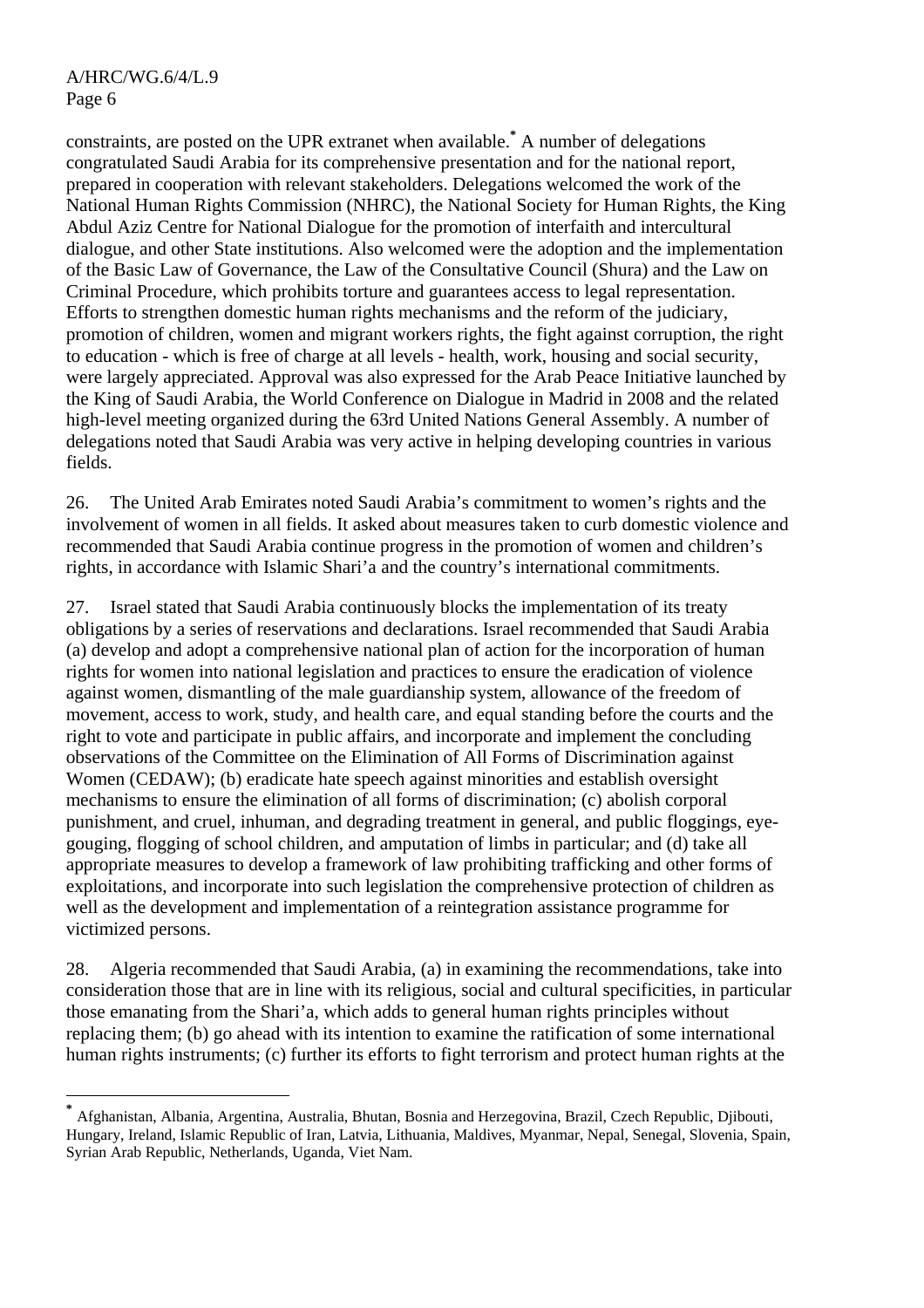same time, especially support for the conclusion of a comprehensive international treaty to combat terrorism; (d) continue its efforts to create a positive working environment for all migrant workers in the Kingdom. Algeria encouraged Saudi Arabia to pursue its policies aiming at the promotion of dialogue among religions and civilisations and to activate its role in this regard at the international level.

29. The United Kingdom of Great Britain and Northern Ireland considered that Saudi Arabia could do more in leading society away from cultural practices such as the marriage of young children, and in promoting women's rights. It recommended that Saudi Arabia (a) enact and implement a law of association to guarantee the right to form civil-society organizations and to protect those organizations from government interference; (b) abolish the guardianship system, which severely limits the rights of women to act as autonomous and equal members of Saudi society; (c) amend the Code of Criminal Practice to stipulate that only individuals aged over 18 will be tried as adults. As a result, the executions of any individuals who were less than 18 years old when they committed the crime should be commuted to a custodial sentence.

30. Egypt thanked Saudi Arabia for establishing mechanisms of redress accessible to all. It asked about the training of those responsible for implementing international instruments. Egypt recommended that Saudi Arabia continue its efforts to (a) disseminate a culture of human rights and strengthen its national efforts to protect human rights, while respecting its cultural specificities and the Shari'a; (b) reform its legal and judicial systems; and (c) combat discrimination and violence against women and reinforce women's participation in the labour market.

31. Nicaragua noted that reforms were ongoing and recommended that Saudi Arabia consider through the committee of the national Human Rights Commission tasked with examining the compatibility of laws with international conventions and human rights treaties, the possibility of acceding to those international instruments to which it is not yet a party, .

32. Cuba highlighted Saudi Arabia's contribution towards alleviating the situation of the poorest countries affected by the world food crisis. Cuba recommended that Saudi Arabia: (a) continue with measures and programmes aimed at increasing its people's enjoyment of economic, social and cultural rights; (b) with respect to its commendable initiatives to promote dialogue between religious and civilizations, continue its efforts to promote the peace and tolerance of all people that the world needed; (c) given its economic growth, continue to cooperate in a generous way with developing countries.

33. Venezuela acknowledged the action taken to improve the hospital infrastructure and the planning of new installations for health care. Venezuela encouraged Saudi Arabia to continue its work in the health area in support of its entire population, and in this regard it requested additional information about the family and community medicine system which Saudi Arabia intends to develop.

34. Yemen commended efforts to ensure adequate housing through the establishment of a housing development fund offering interest-free loans. Yemen recommended that Saudi Arabia share its good practices regarding provision of decent housing for vulnerable groups, so that others can benefit from such a positive experience.

35. Oman noted that every year Saudi Arabia receives large numbers of expatriates from many parts of the world. Oman asked about the mechanisms in place to better provide the requirements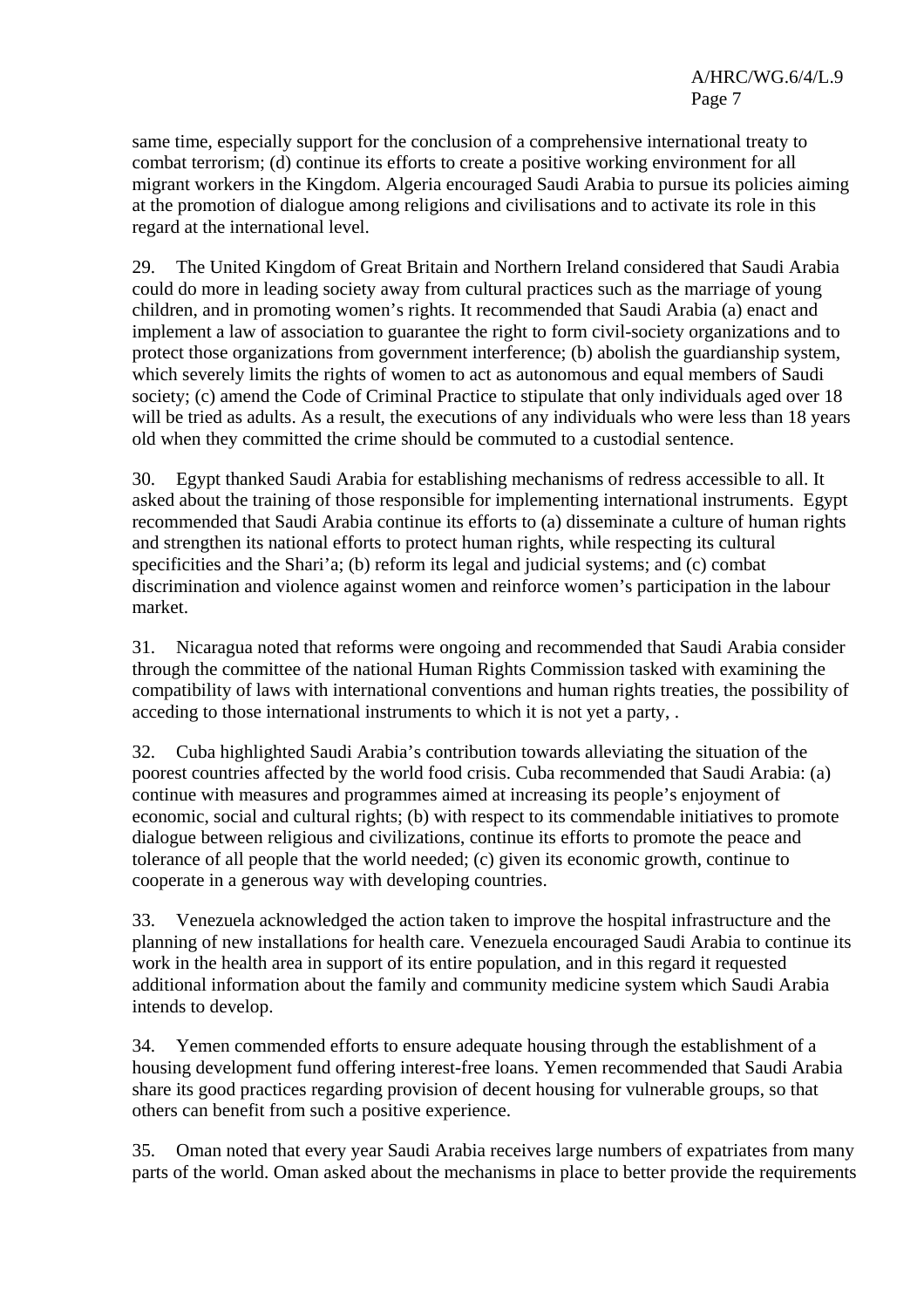and services to these groups. It recommended that Saudi Arabia continue deploying further efforts to promote human rights.

36. Bahrain asked about the programmes that empower women in the society. Bahrain recommended (a) applaud the initiatives taken by the Kingdom to enhance dialogue and propagate tolerance among people; (b) encourage the Kingdom to enhance its successful experience in the field of rehabilitation of suspected and imprisoned persons for terrorism and to expand it to other penal affairs and to exchange its experience in this field with other countries; c) urge the Kingdom to swiftly promulgate the statute on civil societies which will enable the civil society to perform its tasks effectively and in full autonomy.

37. Pakistan noted that Saudi Arabia has helped developing countries to secure decent living standards through innumerable development projects. The initiative by the King of Saudi Arabia to promote dialogue between followers of differing religions and civilizations is another example of Saudi commitment to promoting international peace and security and a spirit of tolerance among all peoples.

38. Jordan welcomed the establishment of the society of journalists and achievements in the judicial system. It asked about the programmes offered by women's organizations to empower women.

39. Morocco recommended that Saudi Arabia expedite the implementation of the legal guarantees to ensure the independence of the judiciary. Well aware of the importance attached to the protection and elevation of human dignity, Morocco also recommended that Saudi Arabia persist on this path, taking into account relevant international standards. It also recommended that Saudi Arabia identify and implement legal and procedural machinery to monitor and sanction cases of torture in keeping with national legislation and international commitments. It asked about current mechanisms to combat the scourge of human trafficking and requested clarification regarding efforts to increase women's participation in the labour market.

40. Sudan, observing that Saudi Arabia is host to seven million migrant workers from 180 countries, recommended that the Government (a) report regularly to relevant mechanisms of the Human Rights Council on the remittances those migrant workers send to their families back home, in order to estimate the remittances' contribution to the promotion of economic and social rights through the development of education, housing and health in the receiving countries, and (b) continue its efforts to further develop the system of international treaties to combat international terrorism.

41. The Libyan Arab Jamahiriya stated that migrant workers in Saudi Arabia enjoy, inter alia, decent living conditions, full health coverage and a court for the settlement of disputes. Health structures are of high quality and free of charge. It especially appreciated Saudi Arabia's accession to a number of instruments on children's rights, in order to combat child trafficking, child labour and discrimination against women.

42. Qatar noted that the cooperation with international human rights mechanisms and NGOs has reached excellent levels. Qatar recommended Saudi Arabia continue its efforts to integrate human rights in school curricula and asked what kind of policy has been adopted to disseminate and promote a human rights culture in Saudi society.

43. Lebanon welcomed both the law prohibiting torture of detainees in accordance with the Convention against Torture (CAT) and the code of practice for lawyers. Lebanon recommended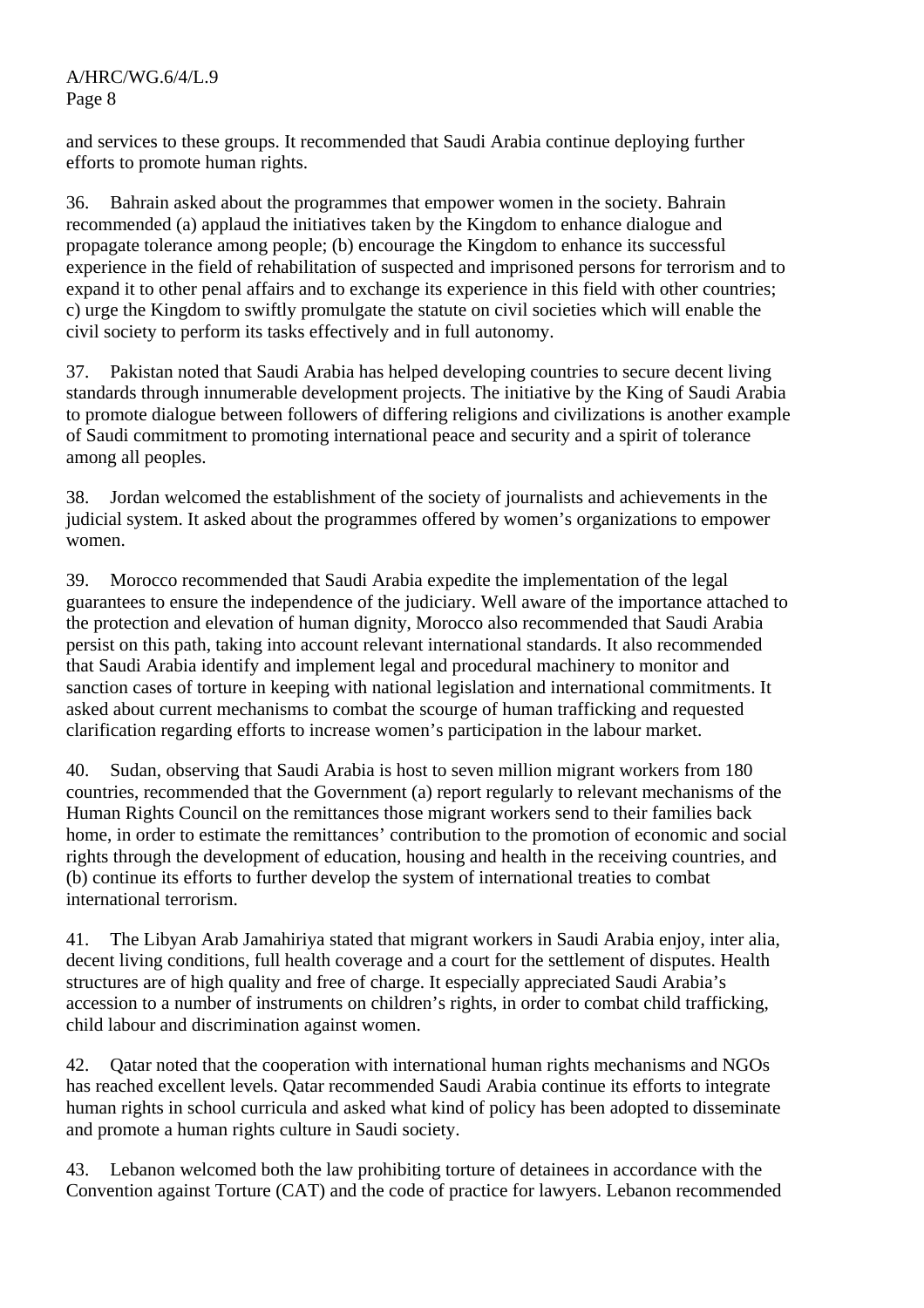that Saudi Arabia strengthen these instruments to ensure that they are in line with international standards. It asked whether foreign citizens have access to Saudi Arabia's commendable health system.

44. Canada welcomed efforts undertaken by the Human Rights Commission to develop a "cultural awareness of human rights" campaign for classrooms, mosques and the legal profession. Canada recommended Saudi Arabia: (a) cease application of torture, other cruel, inhuman or degrading treatment or punishment, and corporal punishment of prisoners, in accordance with article 5 of the Universal Declaration of Human Rights and other international human rights treaties to which it is a party, including CAT and the Convention on the Rights of the Child (CRC); (b) sign and ratify the International Covenant on Civil and Political Rights (ICCPR) and the International Covenant on Economic, Social and Cultural Rights (ICESCR); (c) end the practice of incarcerating, mistreating, and applying travel bans against individuals on the basis of their political or religious beliefs; (d) abolish all legislation, measures and practices that discriminate against women, further to the report of the Special Rapporteur on violence against women, and in particular to abolish legislation and practices which prevent women from participating fully in society on an equal basis with men, including strict gender segregation practices, limitations on freedom of movement, the prohibition on women driving and restricted access by women to work, public places and commercial facilities, and (e) withdraw its two reservations to CEDAW.

45. Austria encouraged Saudi Arabia to continue its close cooperation with various stakeholders in the follow-up of the review. It asked if Saudi Arabia was committed to raising the minimum age of criminal responsibility as noted by the Committee on the Rights of the Child in 2006. It recommended that the Government take measures to make the juvenile justice system more effective, in particular by ensuring the separate detention of juveniles as well as expeditious access of juveniles to legal counsels. It recommended that Saudi Arabia consider ending the use of corporal punishment for persons under 18 and establishing a moratorium on executions of persons having committed crimes before the age of 18. Austria noted the concern expressed by CEDAW in 2008 that neither the Constitution nor other legislation embodies the principle of equality between women and men or contains a definition of discrimination against women. It recommended increasing efforts to bring legislation into line with the principle of equality between women and men and to develop human rights education programmes so as to increase citizens' awareness of their rights under international human rights instruments.

46. Italy noted the broad scope of crimes punishable by the death penalty, the increased number of executions, and that important restrictions still exist for religious minorities. It recommended that Saudi Arabia: (a) consider, as a first step, amending domestic legislation on the death penalty in order to restrict its scope and adjust it to the international minimum standards on the death penalty and consider establishing a moratorium on the use of the death penalty with a view to its abolition; (b) consider the withdrawal of the general reservation made upon ratification of CEDAW, whereby, in the event of a conflict between the provisions of Islamic law and those of the Convention, the former shall prevail; (c) reform its legislation on religious freedom in order to ensure adequate protection for all religious minorities, with a view to gradually allowing public practice of other faiths and beliefs.

47. Chile recommended that Saudi Arabia (a) modify its domestic legislation to bring it into line with the standards and requirements contained in the international human rights instruments. Chile also recommended that Saudi Arabia amend legal provisions so as to (b) guarantee equality between men and women; (c) prevent violence against women; (d) prevent threats to the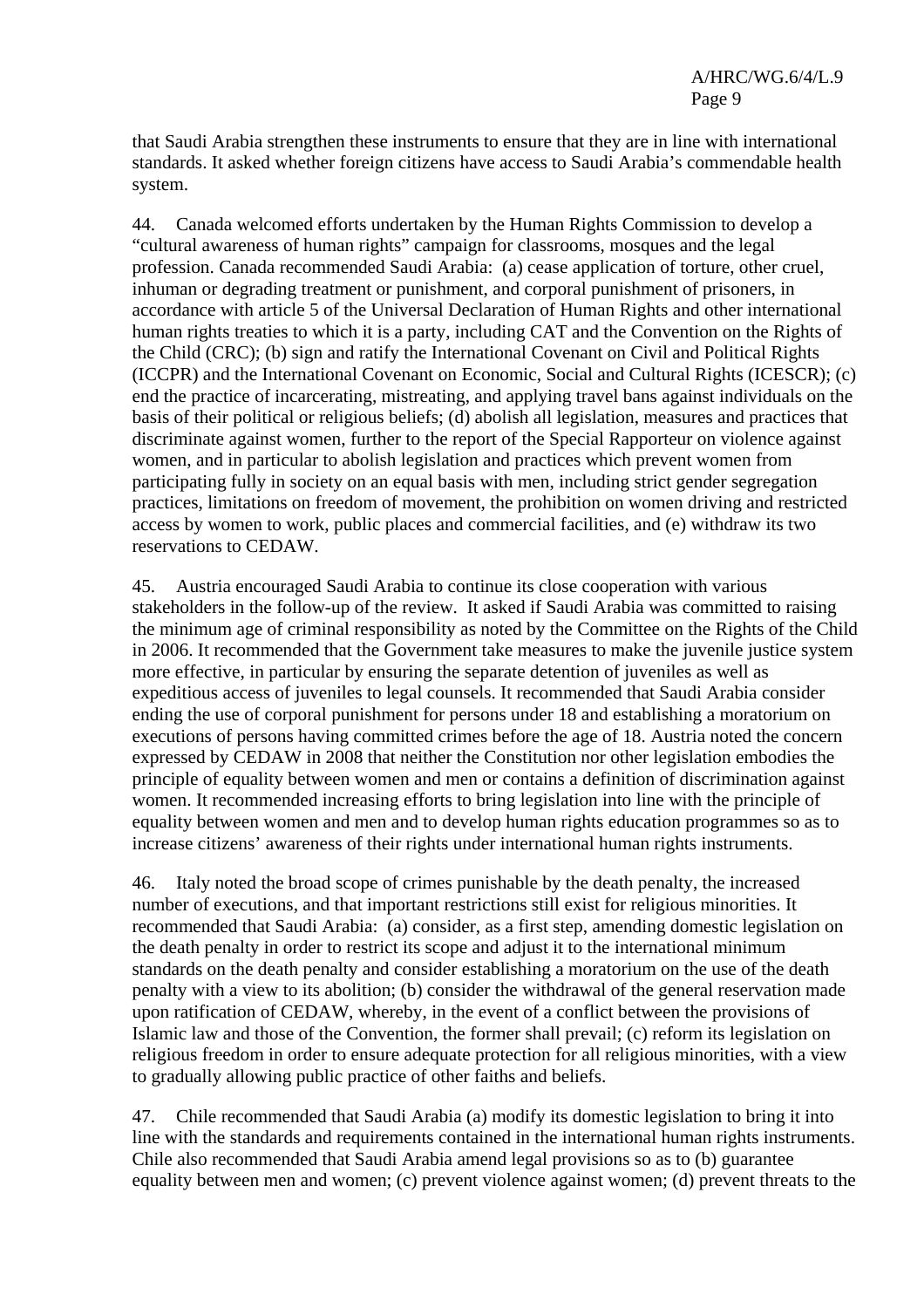safety and integrity of persons deprived of their liberty; (e) eliminate capital punishment and corporal punishment; (f) guarantee non-discrimination on grounds of religion, belief and ethnicity, including for foreign workers, and (g) achieve effective implementation of these provisions.

48. Mexico made the following recommendations: (a) continue to strengthen cooperation with international mechanisms by responding favourably to the requests from the special procedures that have requested to visit the country; (b) give positive consideration to ratifying the conventions on enforced disappearance, migrant workers, refugees, statelessness and the reduction of cases of statelessness, the Statute of the International Criminal Court, and the Optional Protocol to CAT; (c) follow up on the recommendations from the treaty bodies regarding the rights of women, non-discrimination, torture and children, (d) consider positively declaring a moratorium on the application of the death penalty, with a view its abolition; (e) reinforce efforts in the area of the implementation of obligations under international instruments, in particular to bring legislation into line with the freedom of expression and opinion as stipulated in articles 19 and 20 of ICCPR.

49. Germany asked about the realization of everyone's right to promote the protection and the realization of human rights individually or in association with others as stipulated in the General Assembly Declaration on Human Rights Defenders. It wondered about steps taken to follow-up on CEDAW's recommendations concerning the marriage of minors. It also asked the envisioned date of publication of the Human Rights Commission report. Germany recommended that Saudi Arabia (a) implement the 2008 recommendations by the Committee on the Elimination of Discrimination against Women, in particular by abolishing the system of male guardianship over women and enacting comprehensive and effective regulations on gender discrimination; (b) lift its general and its specific reservations to CEDAW; and (c) review its practice of imposing capital and corporal punishment and prohibit all forms of corporal punishment for persons under 18 years of age.

50. Côte d'Ivoire highlighted the remarkable economic and social progress and efforts towards the independence of justice. Like many other countries, Saudi Arabia is struggling for the improvement of its human rights protection system, which could only be achieved taking into account cultural and social specificities.

51. Palestine noted that the Arab Peace Initiative expresses principles to, inter alia, guarantee the right to self-determination and the ending of occupation. It recommended that Saudi Arabia disseminate information and raise awareness about this initiative. It encouraged Saudi Arabia to take all measures to promote and protect the universal characteristic of human rights while protecting its historical, religious and civilizational specificity. Palestine recommended the realization of the law on associations and establishment of civil society to enable them to work in independence without being supervised by official authorities.

52. Indonesia asked Saudi Arabia to elaborate further on the allegation that Saudi domestic law does not explicitly prohibit torture and that the same applies to Shari'a law.

53. Japan understood that Saudi Arabia has taken measures based on the recommendations of CEDAW and asked about the current status of women's rights and activities being undertaken by the Higher National Committee for Women's Affairs. It hoped the work to codify penal provisions and take legislative measures for the protection of children pursuant to the recommendations of the Committee on the Rights of the Child will proceed quickly.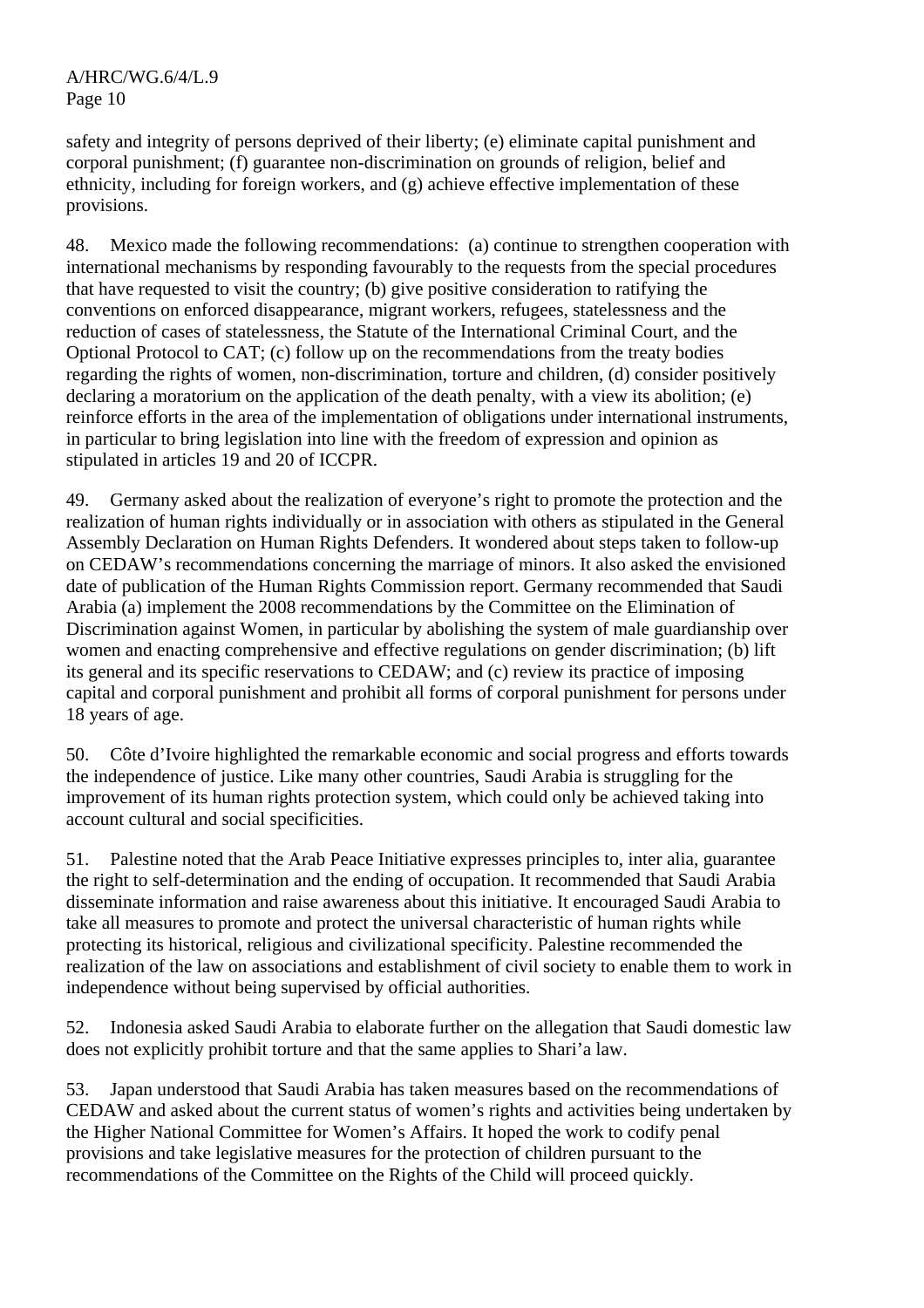54. Finland asked Saudi Arabia to provide information on their plans and measures to ensure full participation rights for women in the public sphere. Finland recommended that Saudi Arabia a) take further steps in enabling fuller participation of women in public life by guaranteeing women and girls their right to education, employment, freedom of movement, marriage with their free and full consent and health, including protection from and redress for family violence; b) withdraw its reservations concerning CEDAW. Finland welcomed efforts to promote dialogue between religions; however it noted that the public and private exercise of religions other than Islam continues to be prohibited and that other forms of Islam are often faced with hindrances. Finland recommended c) provide freedom of religion in its national legislation so that the rights of religious minorities can be ensured.

55. South Africa referred to concerns expressed by CRC regarding the absence of administrative regulations aimed at ensuring equality between boys and girls. In light of CEDAW's comments, South Africa recommended to develop a comprehensive national action plan for the promotion of gender equality, with a view to addressing key challenges facing women. In regard to the labour sector, South Africa, recommended the Government expediently attend to this issue as raised by the ILO Committee of Experts.

56. Uzbekistan asked about the status under domestic legislation of the international instruments to which Saudi Arabia is a party and if these can be invoked before the Courts and if judges, criminal investigation officers, prosecutors and lawyers are trained to act in accordance with the human rights instruments ratified by Saudi Arabia. Uzbekistan recommended Saudi Arabia to intensify its successful endeavours to rehabilitate persons accused or imprisoned in cases involving terrorism, to extend these endeavours to persons accused of imprisoned or in other criminal cases and to engage in an exchange of experience in this field with other states.

57. Russian Federation welcomed Saudi Arabia's cooperation with international human rights protection structures and the financial support provided to human rights protection mechanisms. It was greatly interested in the initiative of Saudi Arabia for the dialogue among faiths and civilisations. It recommended that Saudi Arabia continue to strengthen its protection and ensure the whole range of human rights in the country.

58. Belarus noted that Saudi Arabia is working to further developing their national judiciary system and to eliminate discrimination towards migrant workers. Belarus recommended Saudi Arabia to continue its efforts to protect the rights of migrant workers. Belarus also recommended that priority attention continue to be given to the protection of the rights of the child.

59. Belgium remained concerned at severe discrimination suffered by the seven million migrants living in the country and at the prohibition of public religious meetings of faiths other than Islam. Belgium asked about measures intended to ensure effective respect for the rights of migrants and for freedom of religion. Belgium recommended the establishment of a broad based media information campaign on the rights of migrants in Arabic and in the languages of main groups of migrants. It recommended the adoption of legal provisions to prohibit religious discrimination in all areas including in that of labor.

60. Azerbaijan made the following recommendations: a) consider the elaboration of specific legislative guidelines for codification of discretionary penalties and dissemination of such guidelines among all judges, lawyers and prosecutors concerned; b) continue efforts and endeavours to improve overall human rights protection in the country.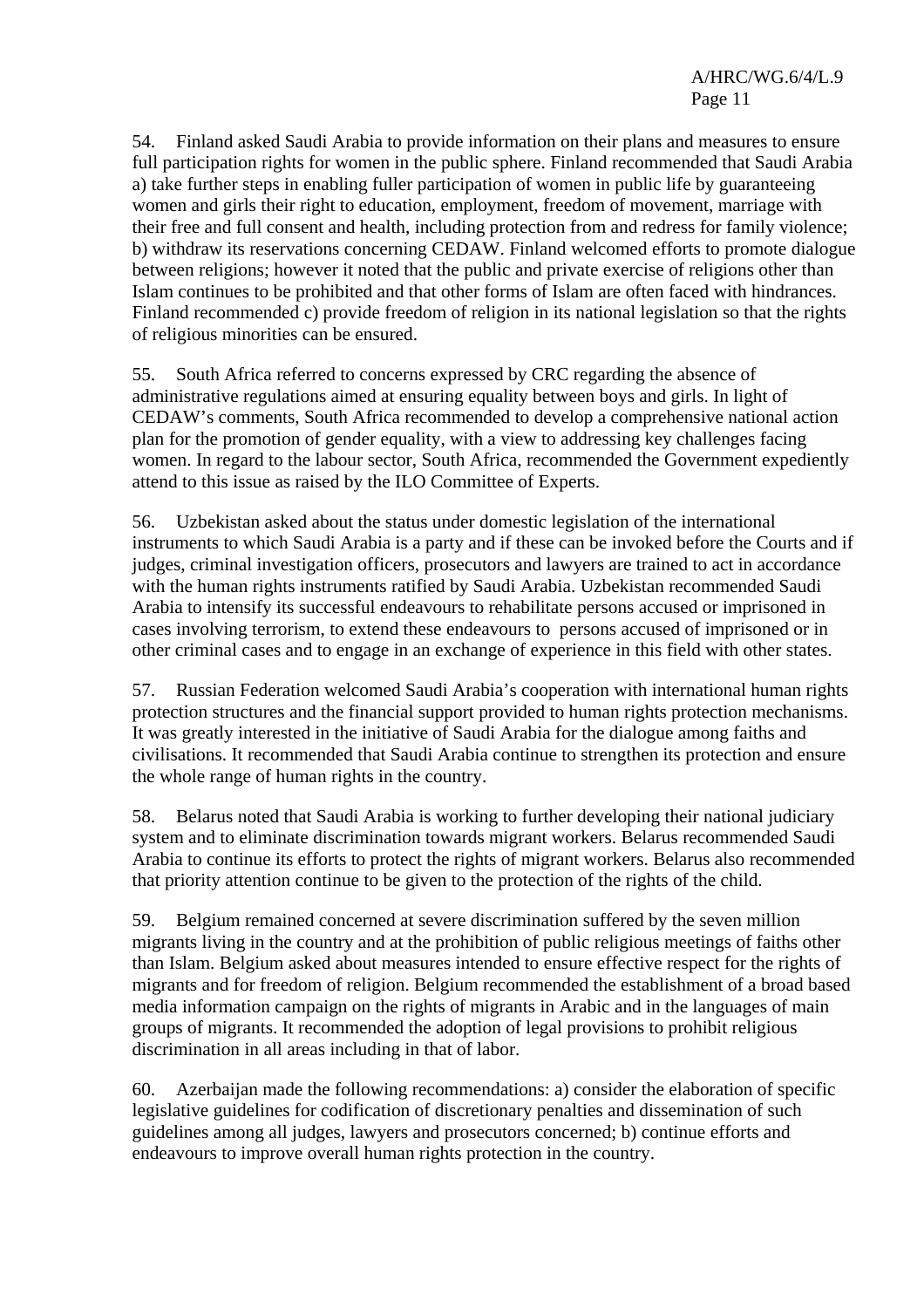61. India welcomed the effort to enhance civil society participation by the granting of authorization for the establishment of a number of NGOs.

62. Kuwait mentioned the important efforts deployed by Saudi Arabia, in coordination with the international community, to eradicate the scourge of terrorism. It recommended a) benefiting from Saudi Arabia's efforts in combating terrorism, b) supporting its efforts to establish an international centre or agency in collaboration with the United Nations, in the field of combating terrorism; c) respecting cultural and religious particularities of each society and that Saudi Arabia continue its efforts to enhance dialogue among religions and civilizations.

63. Turkey recommended that Saudi Arabia continue and further increase its efforts aimed at empowering women in Saudi society. It hoped that the new Labour Law will, inter alia, help to protect better the rights of expatriate workers. Turkey welcomed the ratification of the CPD and considered that the Prince Salman Center for Disability provides significant service in this field. It referred to the question of accession to ICCPR and ICESCR, and asked whether a timeline has been set for the ratifications.

64. Tunisia appreciated that there is the pioneering care and attention to persons with special needs, under the auspices of the Ministry of Social Affairs, in order to integrate them in the society. Tunisia asked about the Kingdom's policy about people with special needs.

65. Switzerland noted that Saudi Arabia has acceded to CAT, and that corporal punishment, such as flogging and amputations, is incompatible with CAT and international customary law. Switzerland recommended that Saudi Arabia a) totally abolish those punishments; b) establish a moratorium on death penalty as a first step towards its total abolition; c) with a view to a rapid ratification of ICCPR, guarantee the rights of representatives of civil society and human rights defenders organizations to set themselves up and exercise their rights to freedom of expression. While noting that Saudi Arabia has taken various steps to improve the rights of women, Switzerland encouraged Saudi Arabia to continue in that path and recommended d) that it rapidly ratify and implement the Optional Protocol to CEDAW.

66. Malaysia indicated that it supports the efforts to harmonise Shari'ah elements on human rights into existing legislation. Malaysia recommended to: a) intensify its efforts aimed at harmonizing elements of the Shari'ah with existing laws, with a view to ensuring maximum protection for women and children as well as victims of human rights abuses; b) undertaken thorough and comprehensive studies of international instruments and conventions, including ICCPR and ICESR, prior to its accession to those instruments; c) continue playing a leading role in facilitating interreligious and inter-civilisation dialogue, aimed at achieving enhanced tolerance and understanding among the different faiths and traditions of the world.

67. Thailand noted efforts in eliminating discrimination against migrant workers and recommended that Saudi Arabia extend human rights equally to all migrant workers, regardless of their age and gender. Thailand wished to hear on how the outcomes of national dialogues could be put into practice and shared among all stakeholders.

68. Philippines recommended that Saudi Arabia continue and build on its positive measures to protect the rights of foreign workers. Philippines commended Saudi Arabia for contributing to the eradication of poverty and promoting development worldwide through its generous development cooperation.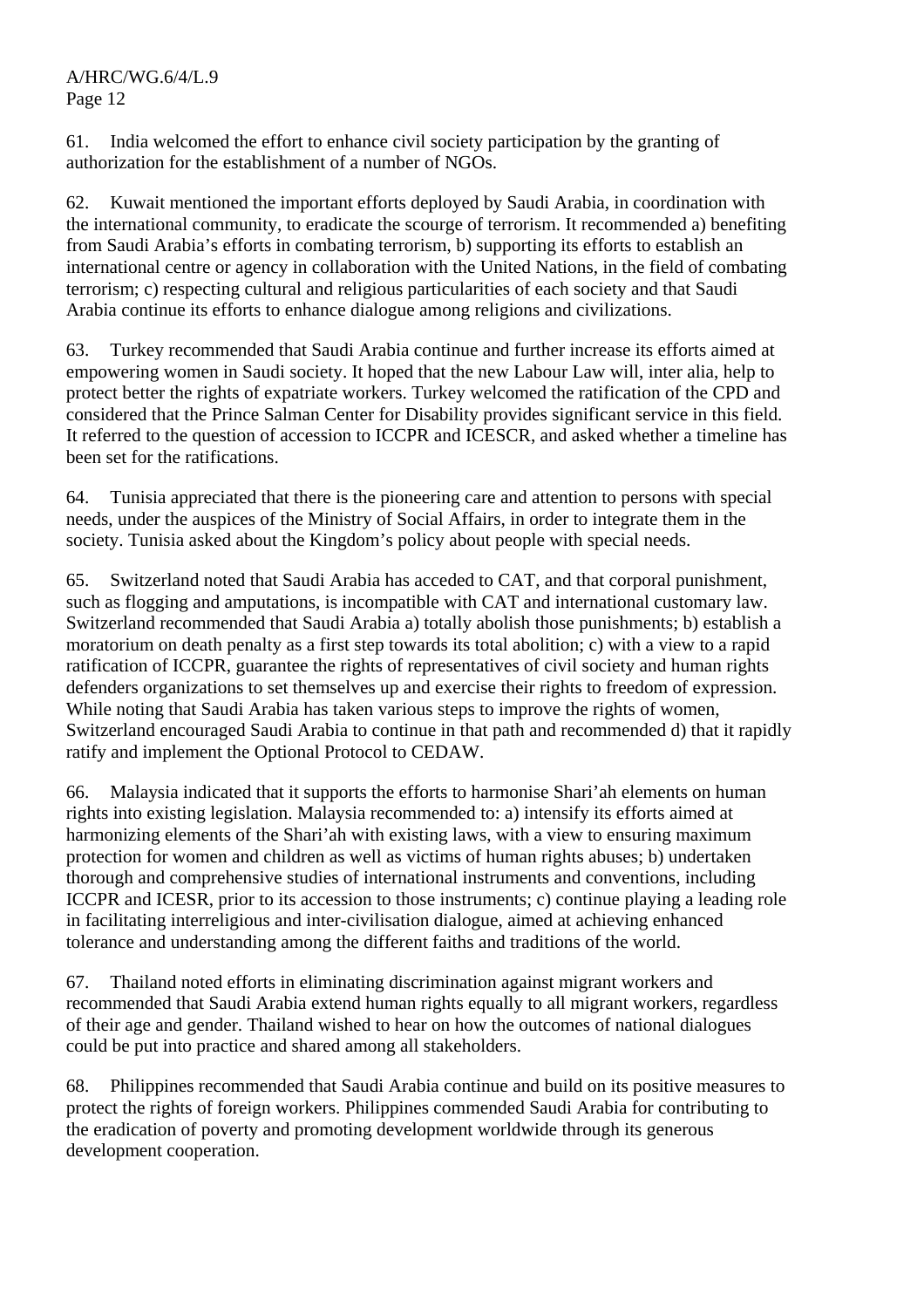69. Sri Lanka was encouraged that Saudi Arabia has been studying the question of accession to the two international covenants on human rights. It noted that the bill of law criminalizing human trafficking and prescribing specific penalties for such crimes is in its final stage of adoption, as well as the question of accession to the Optional Protocol to CEDAW. Sri Lanka asked what role is being played by the counselling boards and how they contribute towards rehabilitation and reforming persons convicted of terrorism related offences.

70. Norway asked in what way human rights defenders may be supported by the authorities in accordance with the United Nations Declaration on Human Rights Defenders. Norway recommended: a) that all international human rights organizations wishing to do so are allowed to visit Saudi Arabia; b) to end the strict system of male guardianship and give full legal identity to Saudi women; c) that appropriate measures be taken with a view to facilitate access to work for women; d) to adopt appropriate measures to disseminate widely and ensure full observance of the Declaration of Human Rights Defenders; e) that the obstacles to freedom of expression and movement against human rights defenders, including all travel bans are removed.

71. Sweden expressed concern about the situation of migrant women who serve as domestic workers. Sweden recommended that the Government (a) strengthen its efforts to secure that these violations are acted upon and take steps necessary to ensure full enjoyment of human rights of all women in Saudi Arabia; (b) take all the necessary measures and, as a first step, introduce a moratorium with a view to abolish the death penalty and adhere to the General Assembly resolutions in this regard; (c) increase its efforts in order to effectively combat impunity.

72. China highlighted Saudi Arabia's recent efforts to engage in a dialogue with civil society. China asked about specific measures Saudi Arabia has taken to protect migrant workers in terms of medical insurance, housing and salary.

73. Singapore noted the accession to numerous international and regional human rights conventions, including CEDAW. Singapore recommended that close attention continue to be paid to advancing progress in migrant workers rights.

74. New Zealand remained concerned with the high numbers of executions in 2007 and 2008, the mistreatment of migrant workers, corporal punishment, economic and social discrimination faced by women. New Zealand recommended that Saudi Arabia: (a) become a party to the ICCPR and ICESCR; (b) curtail the practices of incarceration, mistreatment towards and the application of travel bans against individuals on the basis of political or religious beliefs; (c) cease the application of corporal punishment in accordance with its international human rights obligations; (d) protect the rights of those facing the death penalty, including through strengthened application of international safeguards in the use of the death penalty; e) adopt an awareness-raising programme at the local level to ensure much wider knowledge of CEDAW, and take steps to ensure the cessation of practices, including those under the guardianship system; (f) actively promote awareness of the 2005 Labour Code and establish an accessible complaint mechanism for migrant workers, such as a free phone-service, to which migrant workers can confidentially report instances of abuse and exploitation as well as seek assistance; (g) review article 7 of the Labour Law and expand its coverage to include migrant workers; (h) continue to engage with human rights organizations, and look to deepen its engagement and to broaden it to include a wider representation of groups.

75. Republic of Korea expects that Saudi Arabia will continue to give the issue of male guardianship over women due attention. It recommended that Saudi Arabia favourably consider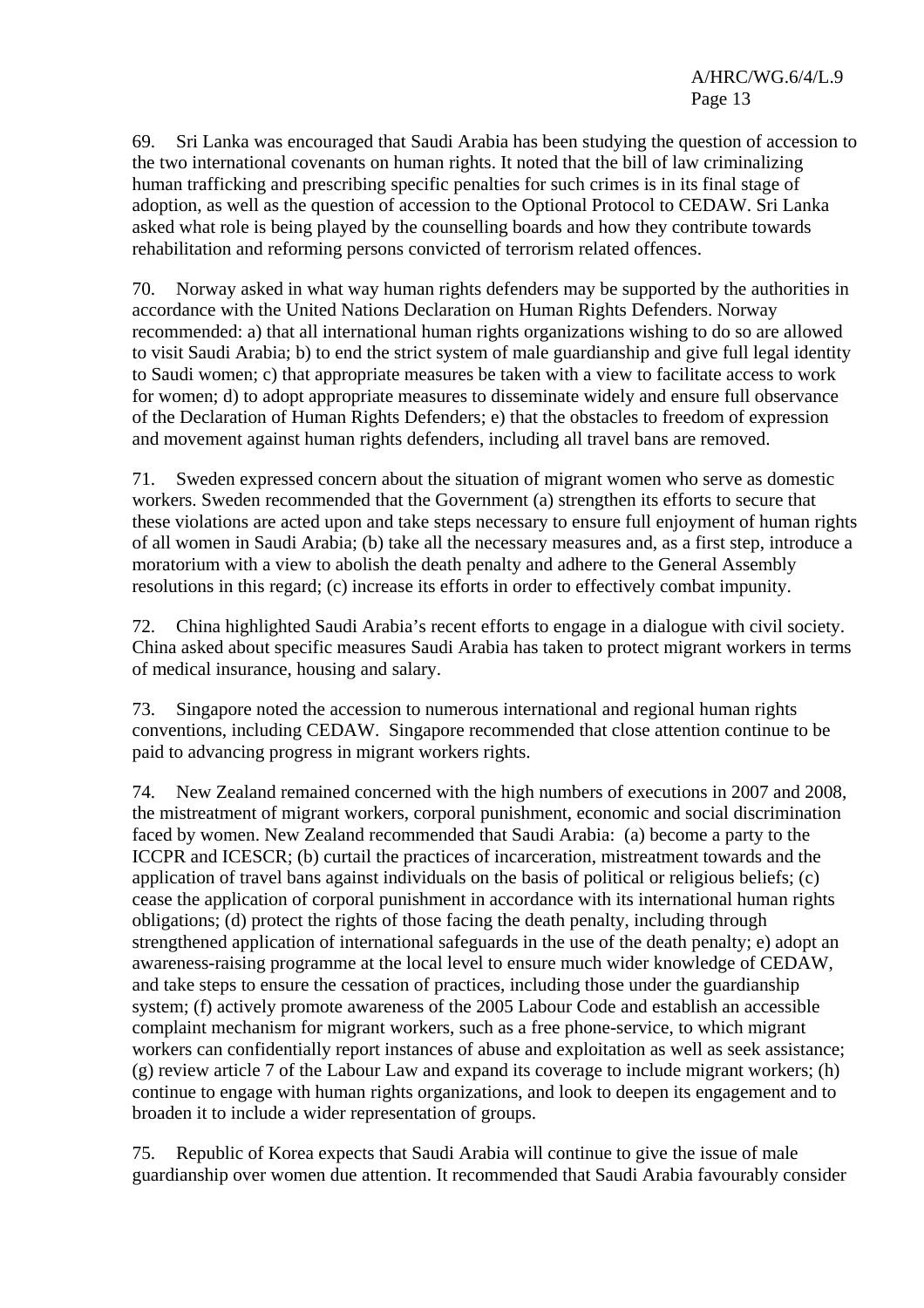becoming a party to core international human rights treaties such as (a) ICESCR and ICCPR; and (b) OP-CEDAW.

76. Chad recommended that: (a) Saudi Arabia should abide by its commitments and that (b) the international community assists Saudi Arabia to face its challenges. Chad indicated that Saudi Arabia is assisting in a generous way developing countries in their fight against poverty.

77. Nigeria encouraged Saudi Arabia to continue with the reform process and to ratify a number of international instruments to provide life and full enjoyment of all human rights to its people.

78. Bangladesh asked how the Government envisages protecting the rights and interests of foreign domestic workers under the new labour laws, as well as what institutional measures are being taken to implement the legal provisions to combat human trafficking.

79. France asked whether Saudi Arabia intends to respond to the requests of visits from the United Nations special procedures, and which theme envisioned for the next visit. France recommended that Saudi Arabia (a) amend its Criminal Procedural Code to bring it in line with international human rights standards and to conduct a systematic campaign among Saudi Arabian judges to apply this amended Code; (b) adopt all necessary measures to incriminate violence against women and to conduct a resolute penal policy to combat it this scourge; (c) lift its reservations to the CEDAW; and d) become party to the Rome Statute of the International Criminal Court.

80. The delegation of Saudi Arabia stressed the importance of mutual understanding in order to have a constructive dialogue on human rights, which should not be politicized and noted that Islamic values encourage the application of all human rights without discrimination. Saudi Arabia hosts more that 7 million migrant workers and has become a school for such workers, who learn, study train and send remittances to their families. The delegation appreciated the role of migrant workers who have helped in the development of the country. The delegation added that there is no forced labour in Saudi Arabia and that migrant labour conditions are regulated by the labour law. It stated that three million pilgrims come every year at the same time to Saudi Arabia and that all their needs are met, which some times, give ground to some abuses that are not systematic.

81. Saudi Arabia, which is only 80 years old, has made huge achievements in many fields including education and health and much evident progress in the situation of women. The delegation indicated that there is a problem of stereotyping regarding women: for instance, 80 per cent of Saudis do not believe that women should drive cars. However, there is no religious or legal impediment on the right of women to drive. This question has often been the subject of debates in the Centre for National Dialogue.

82. The National Commission for human rights is in charge of harmonizing laws with international treaties and has to review about 6,000 laws and regulations. Saudi Arabia has a clear position on capital punishment, which is considered deterrent in Islamic chari'a. It's not simple to impose it. The State offers council to the accused and covers the costs of attorneys.

83. King Abdul Aziz Centre for national dialogue, established in 2003, is a unique experience as a reflection of the political and public will for participation of all sectors of the society in a manner leading to justice, equality and freedom of expression, within the framework of the Islamic religion. This national dialogue, marked by the transparent and open participation by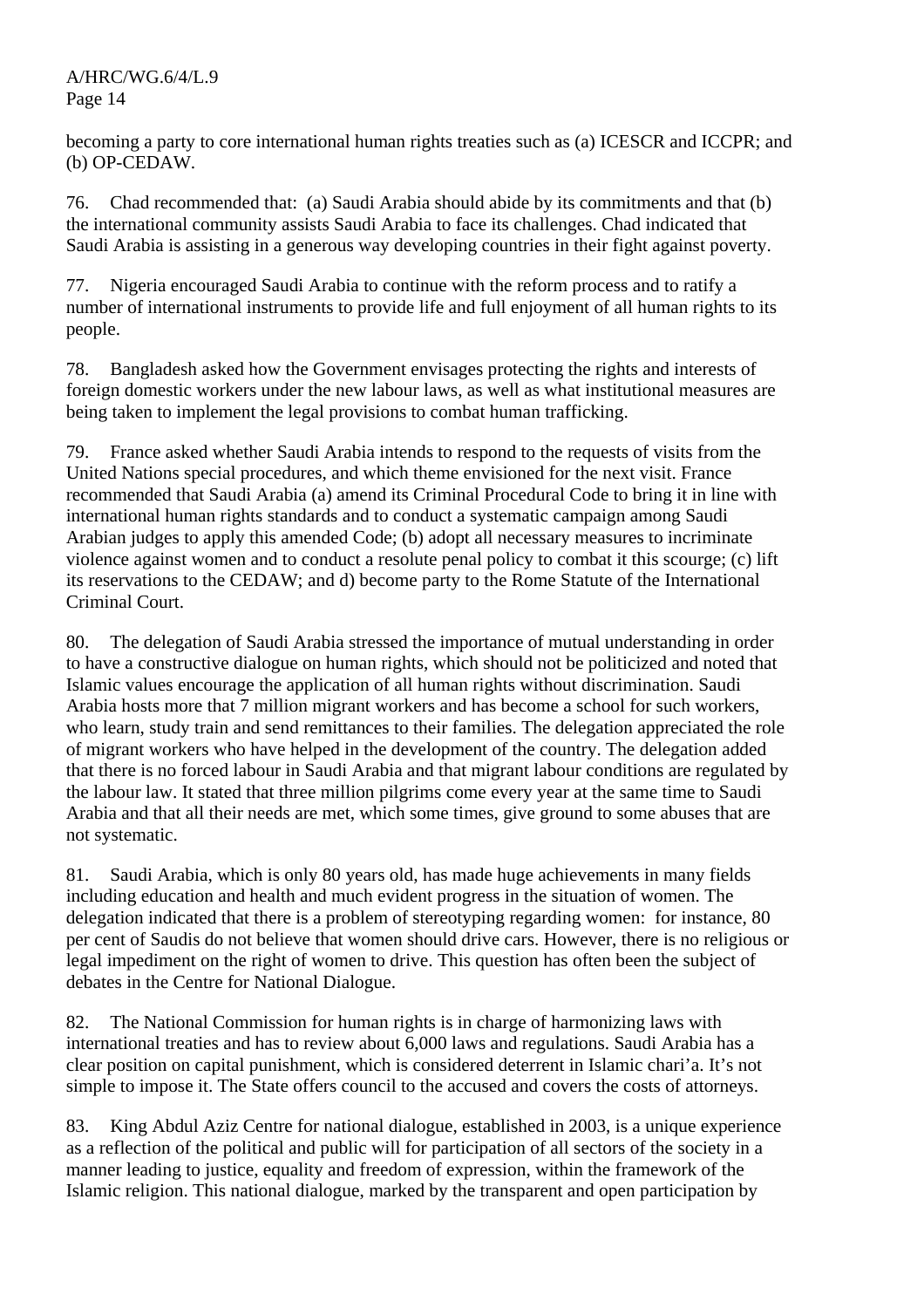citizens, dealt with all national issues, social, cultural, political and educational. National meetings are considered an important place where all sectors of society, including women, religious minorities and youth can voice concerns over national matters, means for reform and development of the Saudi society. All sectors of the society are represented in this dialogue, especially women who constituted half of the participants, owing to the vital role they play at all levels.

84. The delegation stated that the Centre organized seven national meetings in the various regions of the kingdom to discuss pivotal issues including national unity, empowerment of women, how to view other cultures and civilizations, youth issues, problems, aspirations and education. At the end of each meeting, participants meet with his Majesty the King to listen to their proposals and suggestions. A copy of the recommendations adopted is given to His Majesty. The Centre has also a training course aiming at building a culture of dialogue among the various sectors of society and promoting principles like tolerance and acceptance of the others. The course has benefited to more that 80,000 men and women. Other training programs target the family and aim at encouraging dialogue within the family in order to face problems such as domestic violence.

85. Saudi Arabia has made great strides in order to implement quickly comprehensive developments in the judiciary reform. In the past decade, reforms have intensified and the new criminal procedure code and a law on lawyers were enacted in 2001. In 2005, a Royal decree was issued to completely revise the judiciary system, followed by a new law was enacted in 2007. The Ombudsman's Office and 2 billion dollars were used to fund it. A new national plan was launched three weeks ago to reform the whole judicial system. The delegation mentioned that there are three important steps being finalized: the first is related to sentences. In this regard, a high level commission was set up in order to elaborate a code of sentences that would be referred to by all judges and would ensure that crimes and punishments are consistent in similar situations. The second aims at expanding the training of judges in accordance with the new project to improve the judiciary. The third is to establish a national commission for lawyers.

86. Saudi Arabia implements a cooperative system of health insurance for non Saudis in order to guarantee comprehensive health services for all. The Ministry of health has provided insurance to over 6 million residents, and providing insurance to remaining domestic workers is underway. Communities in urban and rural areas benefit from health services and over 2,000 health centres exist in all regions. The delegation said that achievements by Saudi Arabia in the field of health include: obligatory health check up at marriage and provision of free health services to all pilgrims. It indicated that Saudi Arabia is free of polio, that training services are provided to health personnel, and that special units to protect children from family violence have been set up.

#### **II. CONCLUSIONS AND/OR RECOMMENDATIONS**

87. The following recommendations will be examined by Saudi Arabia which will provide responses in due time. The responses of Saudi Arabia to these recommendations will be included in the outcome report adopted by the Human Rights Council at its eleventh session:

1. Go ahead with its intention to examine the ratification of some international human rights instruments, in particular ICCPR and ICESCR (Algeria); undertake thorough and comprehensive studies of international instruments and conventions, including ICCPR and ICESCR, prior to its accession to those instruments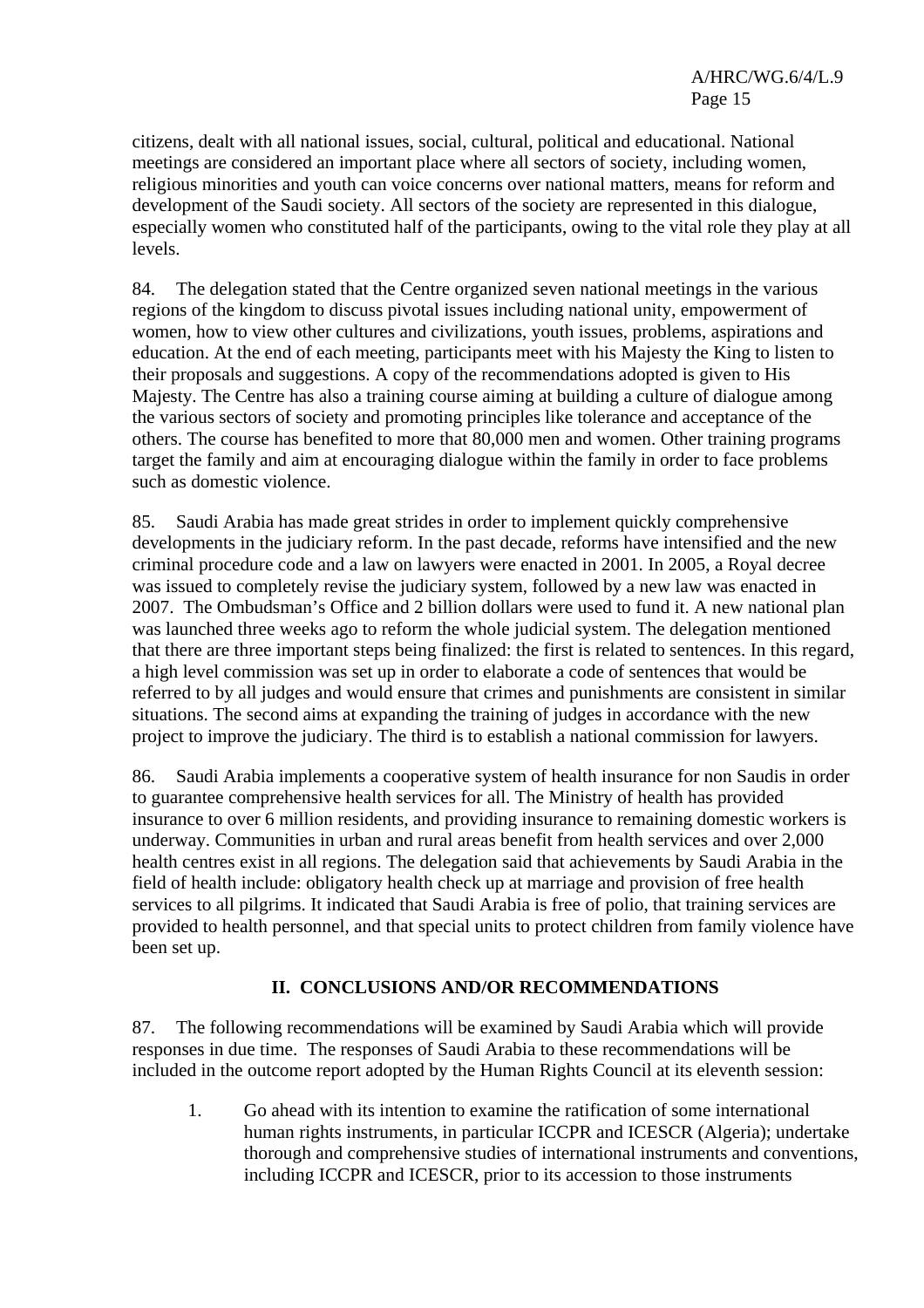(Malaysia); consider the possibility of acceding to those international instruments it is not yet a party to, through the committee of the Human Rights Commission tasked to examine the compatibility of laws with international conventions and human rights treaties (Nicaragua); continue with the reform process and ratify a number of its outstanding international instruments to provide full enjoyment of all human rights to its people (Nigeria);

- 2. Become a party to the ICCPR and ICESCR (Canada, New Zealand, Republic of Korea);
- 3. Consider positively the ratification of the conventions on enforced disappearance, the migrant workers, refugees, statelessness and the reduction of cases of statelessness, and the Optional Protocol to CAT (Mexico);
- 4. Become party to the Rome Statute of the International Criminal Court (France, Mexico);
- 5. Reinforce its efforts in the area of the implementation of obligations under international human rights law, in particular those pertaining to freedom of opinion and expression. (Mexico);
- 6. Abide by its commitments made through the ratification of international instruments (Chad);
- *7.* Modify the domestic legislation to be in accordance with the standards and requirements contained in the international human rights instruments (Chile);
- 8. Continue efforts and endeavours to improve overall human rights protection in the country (Azerbaijan, Oman, Russian Federation); persist on the path of the protection and elevation of human dignity, taking into account relevant international standards (Morocco); continue its efforts to take all measures to promote and protect the universal characteristic of human rights while protecting its historical, religious and civilizational specificity (Palestine);
- 9. Disseminate a culture of human rights and strengthen its national efforts to protect human rights, while respecting its cultural specificities and the Islamic Shari'a (Egypt);
- 10. Continue to enhance dialogue and propagate tolerance among people (Bahrain);
- 11. Continue its efforts to promote respect of cultural and religious particularities of each society and enhance dialogue among religions and civilizations (Kuwait);
- 12. Continue with measures and programmes aimed at increasing the enjoyment of economic, social and cultural rights of its people (Cuba);
- 13. Allow all international human rights organizations wishing to do so to visit the country (Norway); continue to engage with human rights organizations, and look to deepen and broaden its engagement it to include a wider representation of groups (New Zealand);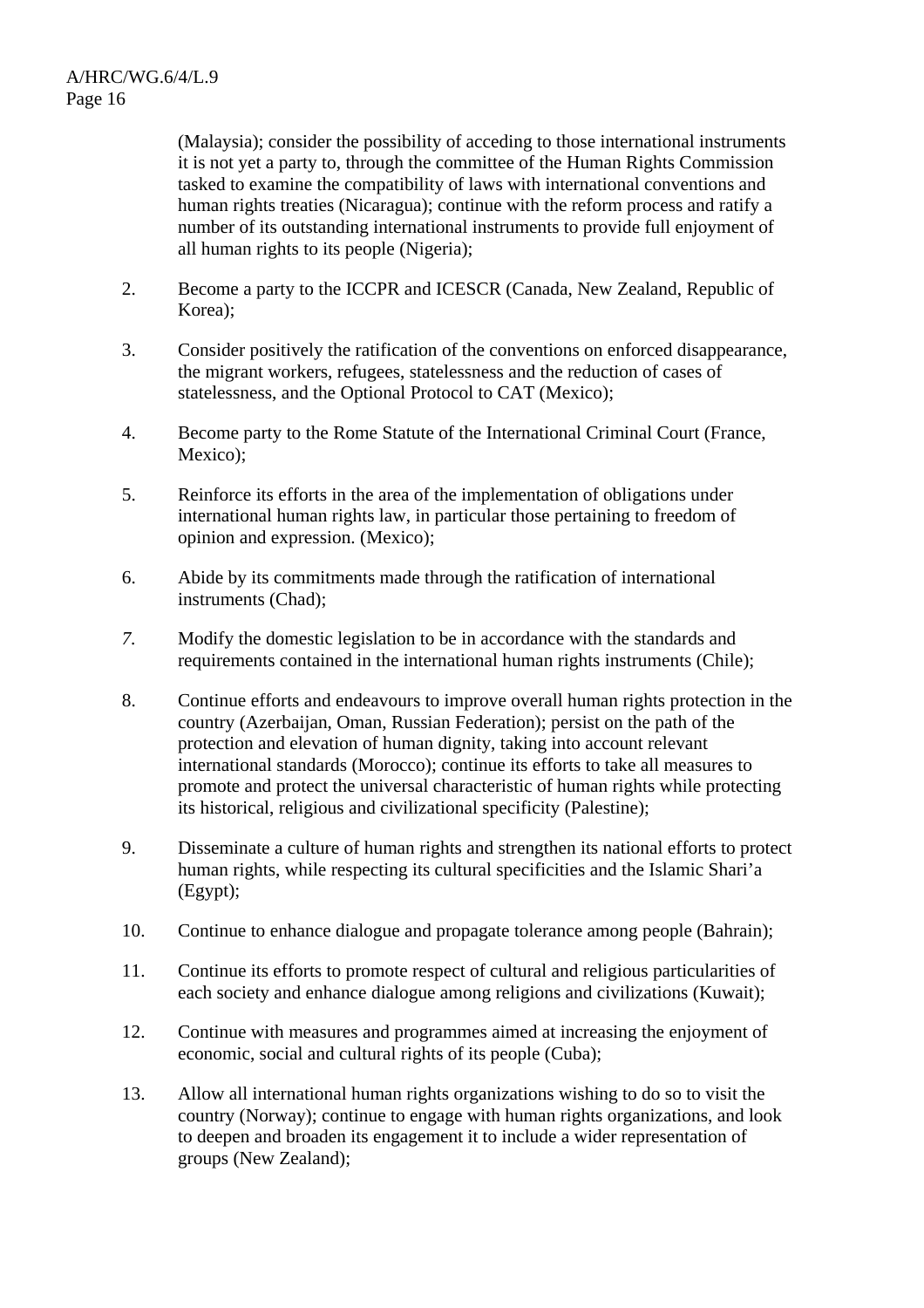- 14. Follow-up on the recommendations from the treaty bodies in the areas of the rights of women, non-discrimination, torture and children (Mexico);
- 15. Continue to strengthen cooperation with international mechanisms, through a favourable response to the special procedures that have requested to visit the country (Mexico);
- 16. Continue progress in the promotion of women's and children's rights, in accordance with Islamic Shari'a and its international commitments (United Arab Emirates); continue to give priority attention to the protection of the rights of the child (Belarus); intensify its efforts aimed at harmonizing elements of the Shari'a with existing laws, with a view to ensuring maximum protection for women and children as well as victims of human rights abuses (Malaysia); take all appropriate measures to develop a framework of law prohibiting trafficking and other forms of exploitations, and incorporate into such legislation the comprehensive protection of children as well as the development and implementation of a reintegration assistance programme for victimized persons. (Israel)
- 17. Combat discrimination and violence against women and reinforce their participation in the labour market (Egypt); develop a comprehensive national action plan for the promotion of gender equality, with a view to addressing key challenges facing women (South Africa); continue and further increase its efforts aimed at empowering women in Saudi society (Turkey); adopt all necessary measures to incriminate violence against women and to conduct a resolute penal policy to combat this scourge (France);
- 18. Abolish all legislation, measures and practices that discriminate against women, further to the report of the Special Rapporteur on Violence Against Women. In particular, to abolish legislation and practices which prevent women from participating fully in society on an equal basis with men, including strict gender segregation practices, limitations on freedom of movement, the prohibition on women driving and restricted access by women to work, public places and commercial facilities (Canada); take further steps in enabling fuller participation of women in Saudi Arabian public life by guaranteeing women and girls their right to education, employment, freedom of movement, marriage with their free and full consent and health, including protection from and redress for family violence (Finland); develop and adopt a comprehensive national plan of action for the incorporation of human rights for women into national legislation and practices to ensure the eradication of violence against women, a dismantling of the male guardianship system, an allowance of the freedom of movement, access to work, study, and health care, as well as equal standing before the courts and the right to vote and participate in public affairs, and incorporate and implement the concluding observations of the Committee on the Elimination of Discrimination against Women (Israel);
- 19. Amend legal provisions to guarantee equality between men and women, prevent violence against women, prevent threats to the safety and integrity of persons deprived of their liberty, guarantee non-discrimination on grounds of religion, belief and ethnicity, also for foreign workers, and to achieve effective implementation of these provisions (Chile);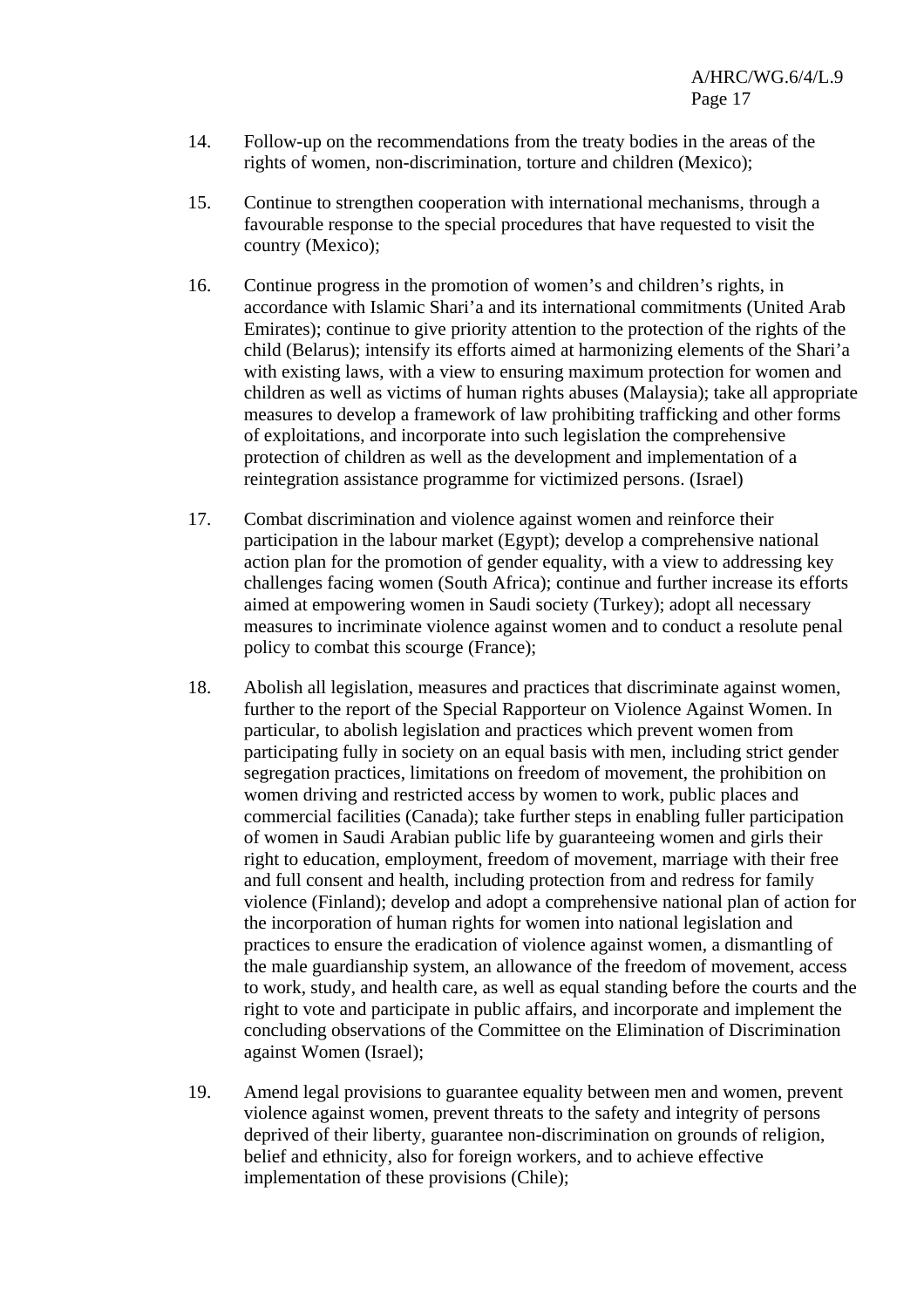- 20. Adopt an awareness-raising programme at the local level to ensure much wider knowledge of CEDAW, and take steps to ensure the cessation of practices, including those under the guardianship system, which are inconsistent with the Convention (New Zealand); end the strict system of male guardianship and give full legal identity to Saudi women (Norway); increase efforts to bring legislation in line with the principle of equality between women and men as well as to develop human rights education programs for its citizens to increase awareness of their rights under international human rights instruments (Austria); implement the 2008 recommendations by the CEDAW Committee, in particular by abolishing the system of male guardianship over women and enacting comprehensive and effective regulations on gender discrimination (Germany); abolish the guardianship system which severely limits the rights of women to act as autonomous and equal members of Saudi society (United Kingdom);
- 21. Eradicate hate-speech against minorities and establish oversight mechanisms to ensure the elimination of all forms of discrimination (Israel);
- 22. Protect the rights of those facing the death penalty, including through strengthened application of international safeguards in the use of the death penalty (New Zealand);
- 23. Amend the Code of Criminal Practice to stipulate that only individuals aged over 18 will be tried as adults. As a result, the executions of any individuals who were less than 18 years old when they committed the crime should be commuted to a custodial sentence. (United Kingdom); Review its practice of imposing capital and corporal punishment and prohibit any form of corporal punishment (Germany, Austria); consider to end the use of corporal punishment for person under 18 and to establish a moratorium on executions of persons having committed crimes before the age of 18 (Austria);
- 24. Cease application of torture, other cruel, inhuman or degrading treatment or punishment, and corporal punishment of prisoners in accordance with Article 5 of the Universal Declaration of Human Rights and other international human rights treaties to which it is a party, including CAT and the CRC (Canada); identify and implement legal and procedural machinery to monitor and sanction cases of torture in keeping with national legislation and international commitments (Morocco);
- 25. Strengthen the criminal procedural code and the code of practice of lawyers and ensure that they are in line with international standards (Lebanon); amend its criminal procedural code to bring it in line with international human rights standards and conduct a systematic campaign among Saudi Arabian judges to apply this amended Code (France);
- 26. Continue its efforts to reform the legal and judicial systems (Egypt);
- 27. Consider the elaboration of specific legislative guidelines for codification of discretionary penalties and dissemination of such guidelines among all judges, lawyers and prosecutors concerned (Azerbaijan);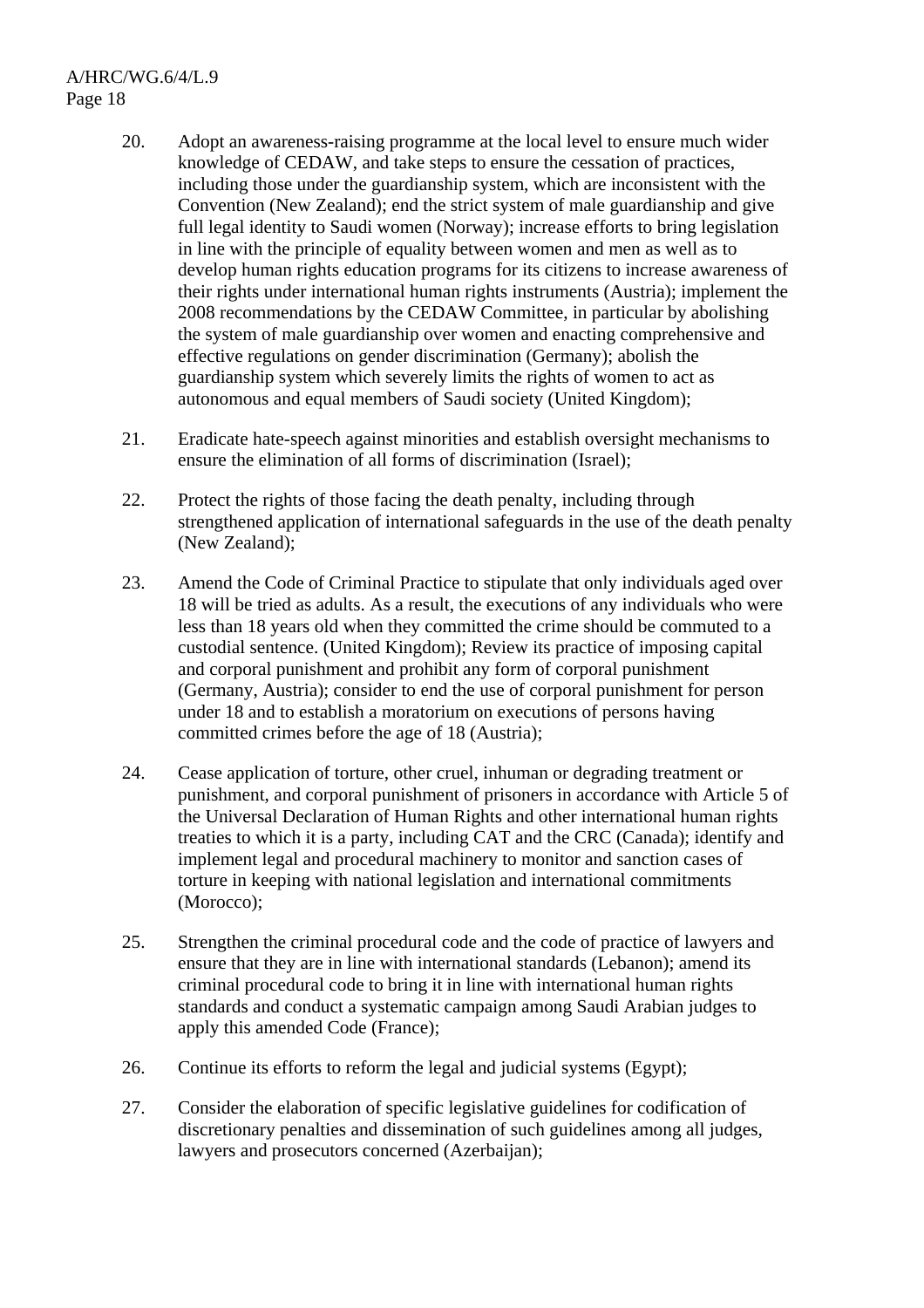- 28. Expedite the implementation of the legal guarantees to ensure the independence of the judiciary (Morocco);
- 29. Take measures to make the juvenile justice system more effective, in particular by ensuring the separate detention of juveniles as well as expeditious access of juveniles to legal counsels (Austria);
- 30. Increase efforts in order to effectively combat impunity (Sweden);
- 31. Take into consideration, when examining recommendations made during this session of the Working Group, those that are in line with its religious, social and cultural specificities, in particular those emanating from the Islamic Shari'a, which adds to general human rights principles without replacing them (Algeria);
- 32. Pursue its policies aiming at the promotion of dialogue among religions and civilizations, and to activate its role in this regard at the international level (Algeria, Malaysia); in commending their initiatives to promote dialogue between religious and civilizations, continue its efforts to promote universal peace and tolerance (Cuba);
- 33. Reform its legislation on religious freedom in order to ensure adequate protection for all religious minorities, with a view to gradually allowing public practice of other faiths and beliefs (Italy); provide for freedom of religion in its national legislation so that the rights of religious minorities can be ensured (Finland); adopt legal provisions to prohibit religious discrimination in all areas including in that of labour (Belgium);
- 34. Adopt appropriate measures to disseminate widely and ensure full observance of the Declaration of Human Rights Defenders (Norway); remove obstacles to freedom of expression and movement against human rights defenders, including all travel bans (Norway); with a view to a rapid ratification of the ICCPR, guarantee the rights of representatives of civil society and human rights defenders organizations to set themselves up and exercise their rights to freedom of expression (Switzerland);
- 35. Swiftly promulgate the statute on civil societies, which will enable the civil society to perform its tasks effectively and in full autonomy (Bahrain); enact and implement a Law of Association to guarantee the right to form civil society organizations and to protect those organizations from government interference (United Kingdom); realize a law on associations and establishment of civil society to enable them to work in independence without being supervised by official authorities (Palestine);
- 36. Take appropriate measures with a view to facilitating access to work for women (Norway);
- 37. Expediently attend to the issue of forced labour as raised by the ILO Committee of Experts (South Africa);
- 38. Share its good practices in terms of affording decent housing for vulnerable groups, so that others could benefit from such a positive experience (Yemen);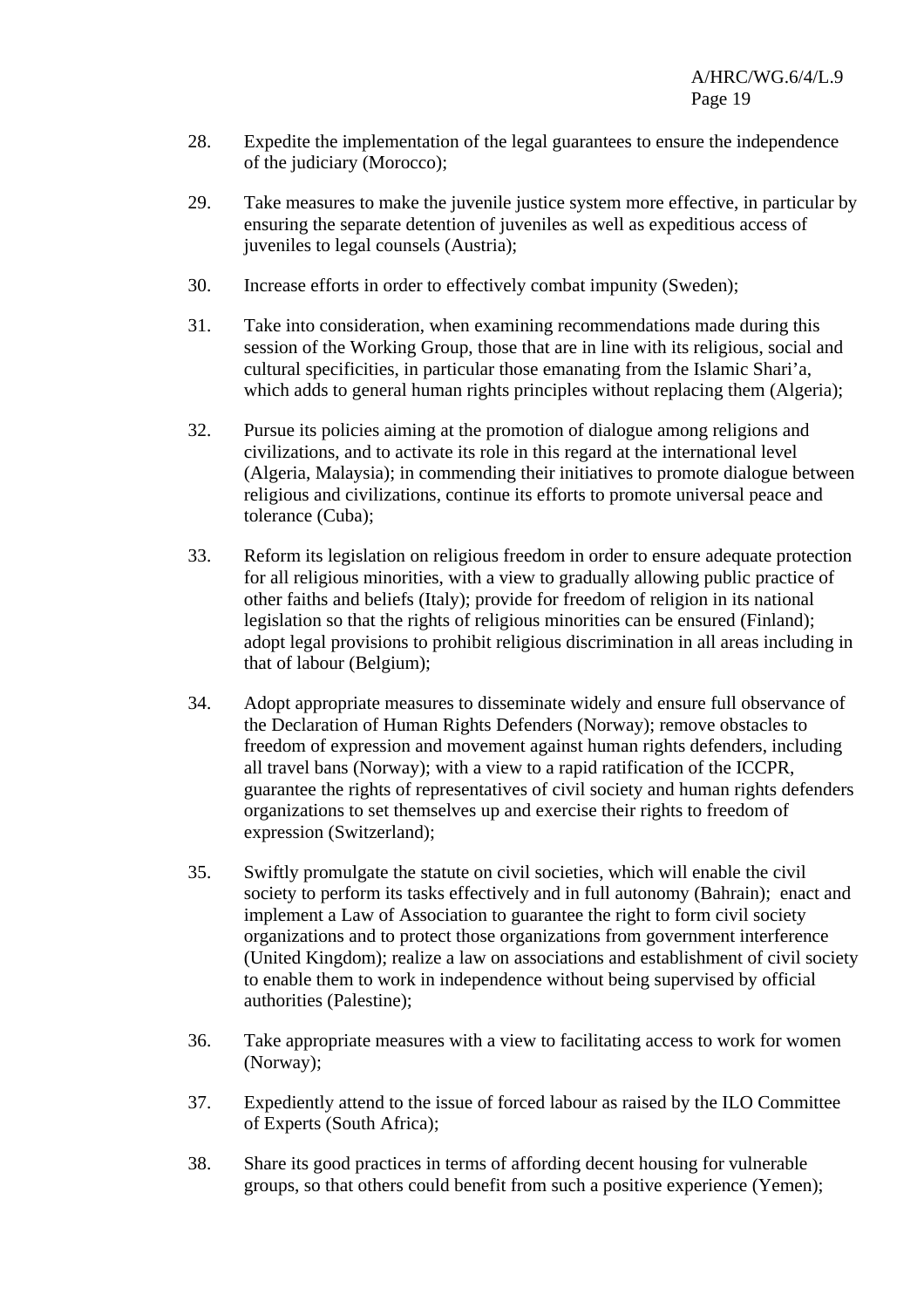- 39. Continue its work in the health area in support of its entire population (Venezuela);
- 40. Continue its efforts to integrate human rights in school curricula (Qatar); develop a national strategy to include in the school system at all levels appropriate measures in the field of human rights education, in accordance with the Plan of Action 2005-2009 of the World Programme for Human Rights Education (Italy);
- 41. Continue its efforts to create a positive working environment for all foreign workers (Algeria); continue its efforts to protect the rights of migrant workers (Belarus, Philippines, Singapore); extend migrant workers rights equally to all migrant workers, regardless of their age and gender (Thailand);
- 42. Report regularly to relevant mechanisms of the HRC on the remittances sent by those migrant workers to their families back home in various countries of the world, in order to estimate the contribution of such remittances to the promotion of economic and social rights in developing education, housing and health in these countries (Sudan);
- 43. Actively promote awareness of the 2005 Labour Code and establish an accessible complaint mechanism, such as a free phone-service, to which migrant workers can confidentially report instances of abuse and exploitation as well as seek assistance (New Zealand); review article 7 of the Labour Law and expand its coverage to include migrant workers (New Zealand);
- 44. Strengthen efforts to ensure that violations of physical abuse and discrimination of migrant women who come to serve as domestic workers are acted upon and take steps necessary to ensure full enjoyment of human rights of all women in Saudi Arabia (Sweden);
- 45. Establish a broad based media information campaign on the rights of migrants in Arabic and in the languages of main groups of migrants (Belgium);
- 46. Further its efforts to fight terrorism and protect human rights at the same time, especially the support to the conclusion of a comprehensive international treaty to combat terrorism (Algeria);
- 47. Continue its efforts in further developing the system of international treaties to combat international terrorism (Sudan);
- 48. Enhance its successful experience in the field of rehabilitation of suspected and imprisoned persons for terrorism and to expand it to other penal affairs and to exchange its experience in this field with other countries (Bahrain); intensify its successful endeavours to rehabilitate persons accused or imprisoned in cases involving terrorism, to extend these endeavours to persons accused of imprisoned or in other criminal cases and to engage in an exchange of experience in this field with other states (Uzbekistan):
- 49. Continue to seek support to establish an international centre or agency, in collaboration with the United Nations, in the field of combating terrorism (Kuwait);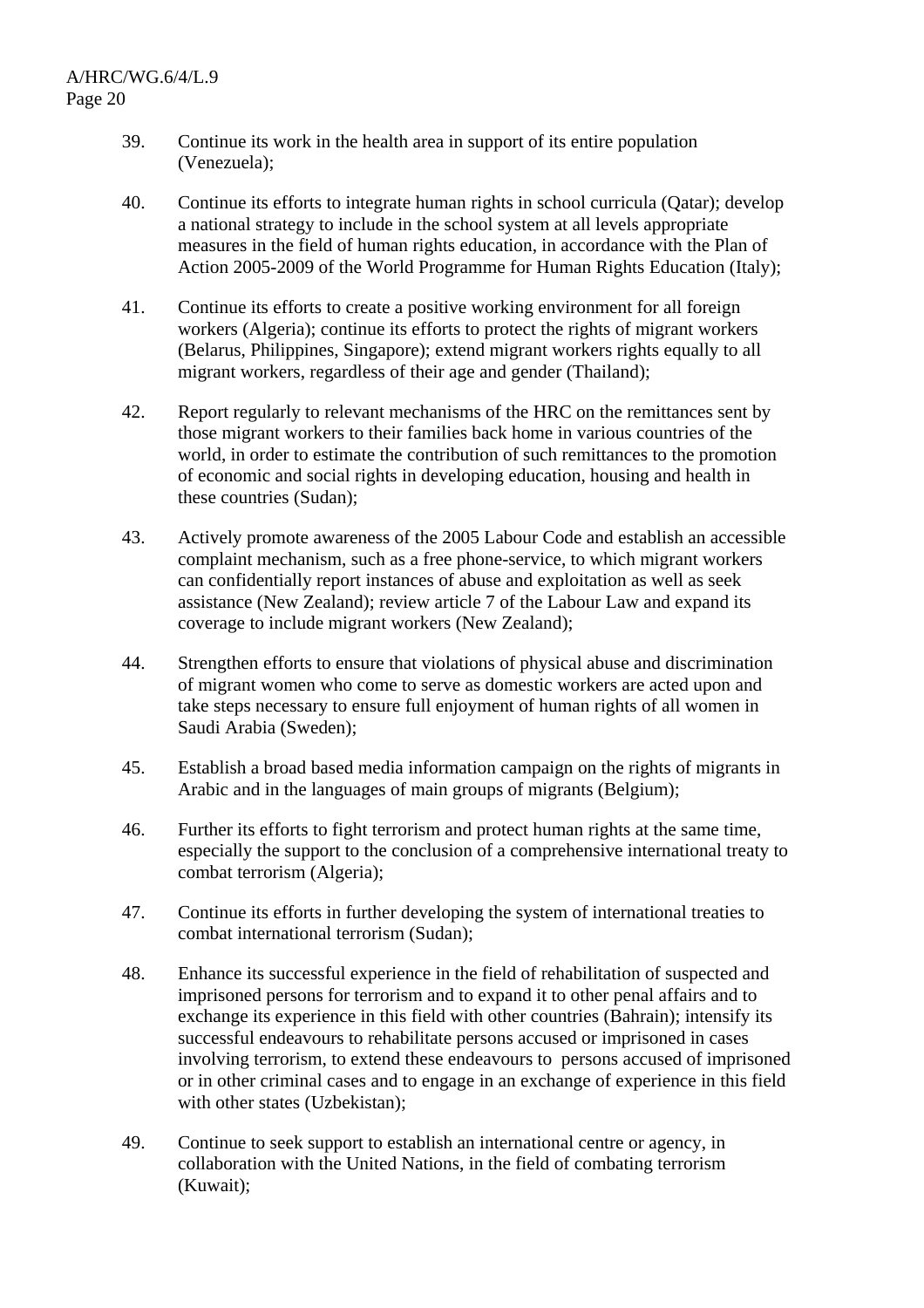- 50. Share its experience in combating terrorism (Kuwait);
- 51. Continue to cooperate in a generous way with developing countries (Cuba);
- 52. Seek assistance from international community to face its challenges (Chad);
- 53. Disseminate information and raise awareness about the Arab Peace Initiative, launched by the King of Saudi Arabia (Palestine).

88. Saudi Arabia considers that recommendations contained in paragraphs 44 (e), 54 (b), 79 (c), 46 (b), 49 (b), 65 (d), 75 (b), 47 (e), 46 (a), 65 (b), 71 (b), 48 (d), 74 (c), 65 (a), 27 (c), 44 (c) 74 (b) do not enjoy the support of Saudi Arabia because they do not conform to its existing laws, pledges, commitments or do not refer to existing practices in Saudi Arabia.

89. All conclusions and/or recommendations contained in the present report reflect the position of the submitting State(s) and /or the State under review thereon. They should not be construed as endorsed by the Working Group as a whole.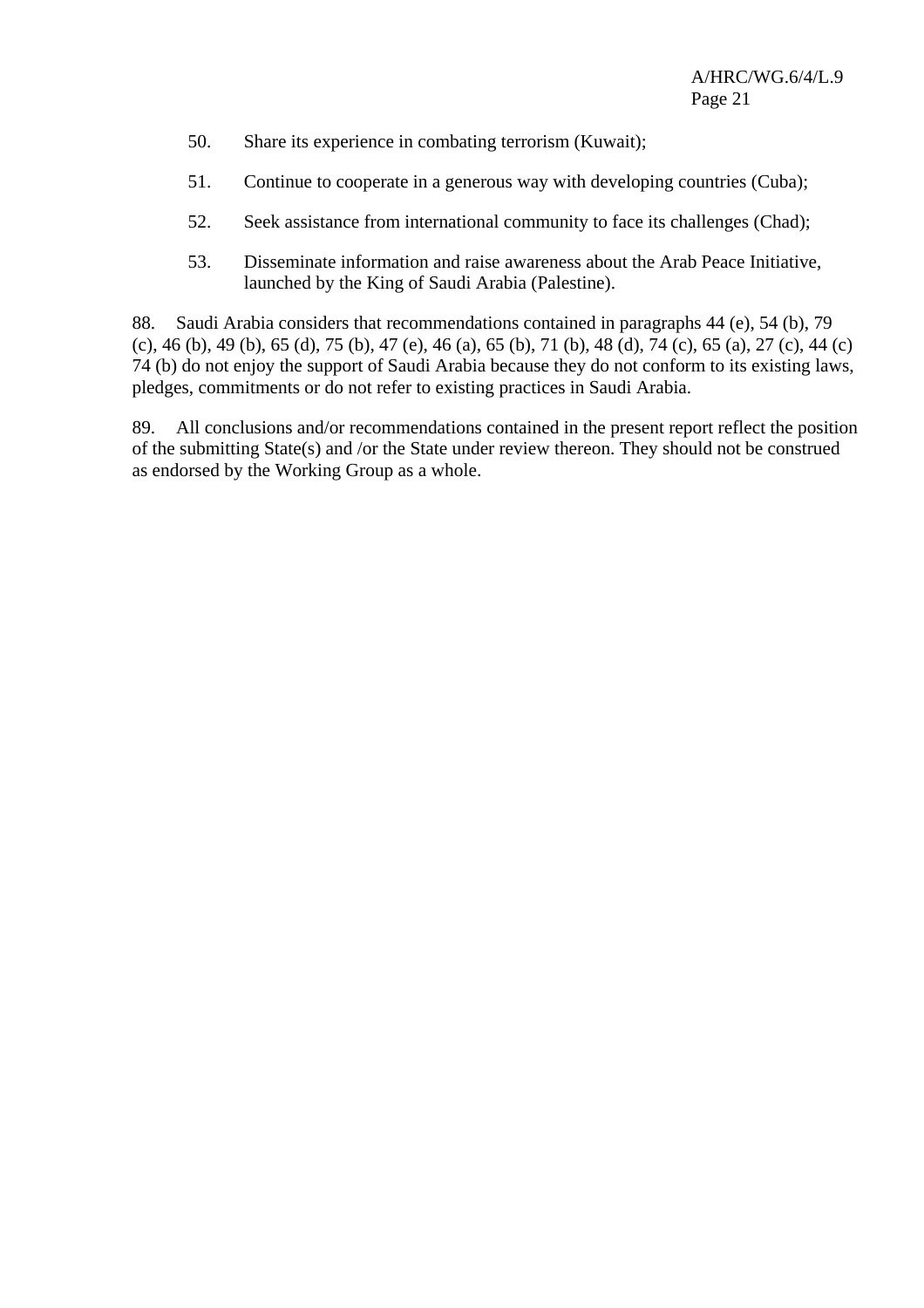#### **Annex**

#### **COMPOSITION OF THE DELEGATION**

 The delegation of Saudi Arabia was headed by H.E. Dr. Zaid Al-Husain, Vice-President of the Human Rights Commission in Saudi Arabia, and composed of 20 members:

Dr. Fahd Al-Sultan, King Abdul Aziz Centre for National Dialogue;

Mr. Muhammad Al-Ajjaji, Council of Ministers Panel of Experts;

Ms. Samha Al-Ghamidi, Ministry of Social Affairs;

Dr. Abdul Rahim Al-Ghamidi, Ministry of the Interior;

Mr. Ahmad Al-Ghamidi, Ministry of the Interior;

Dr. Ibrahim Al-Shaddi, Ministry of Education, part-time member of the Commission;

Mr. Musa Al-Uwais, Ministry of Education;

Ms. Falja Al-Anbar, Ministry of Education/Girls' Education;

Dr. Abdullah Al-Hadithi, Ministry of Justice;

Dr. Muhammad Basulaiman, Ministry of Health;

Dr. Munira Al-Useimi, Ministry of Health;

Mr. Abdul Rahman Al-Rassi, Ministry of Foreign Affairs, part-time member of the Commission;

Shaikh Salih Al-Nafisa, Ministry of Islamic Affairs;

Mr. Fawzi Al-Dahhan, Ministry of Labour;

Mr. Nasir Al-Shahrani, Public Investigation and Prosecution Department;

Ms. Asma Al-Ruweili, Ministry of Higher Education/King Saud University,

Dr. Nihad Al-Jishi, Health Adviser, Consultative Council;

Dr. Bahija Azzi, Consultative Council;

Dr. Al-Jazi Al-Shubeiki, Women's Al-Nahda Association;

Ms. Maryam Al-Juhani, Thaqif Charitable Association;

From the Permanent Mission of the Kingdom of Saudi Arabia to the United Nations Office in Geneva:

H.E. Dr. Abdul Wahab Attar, Ambassador